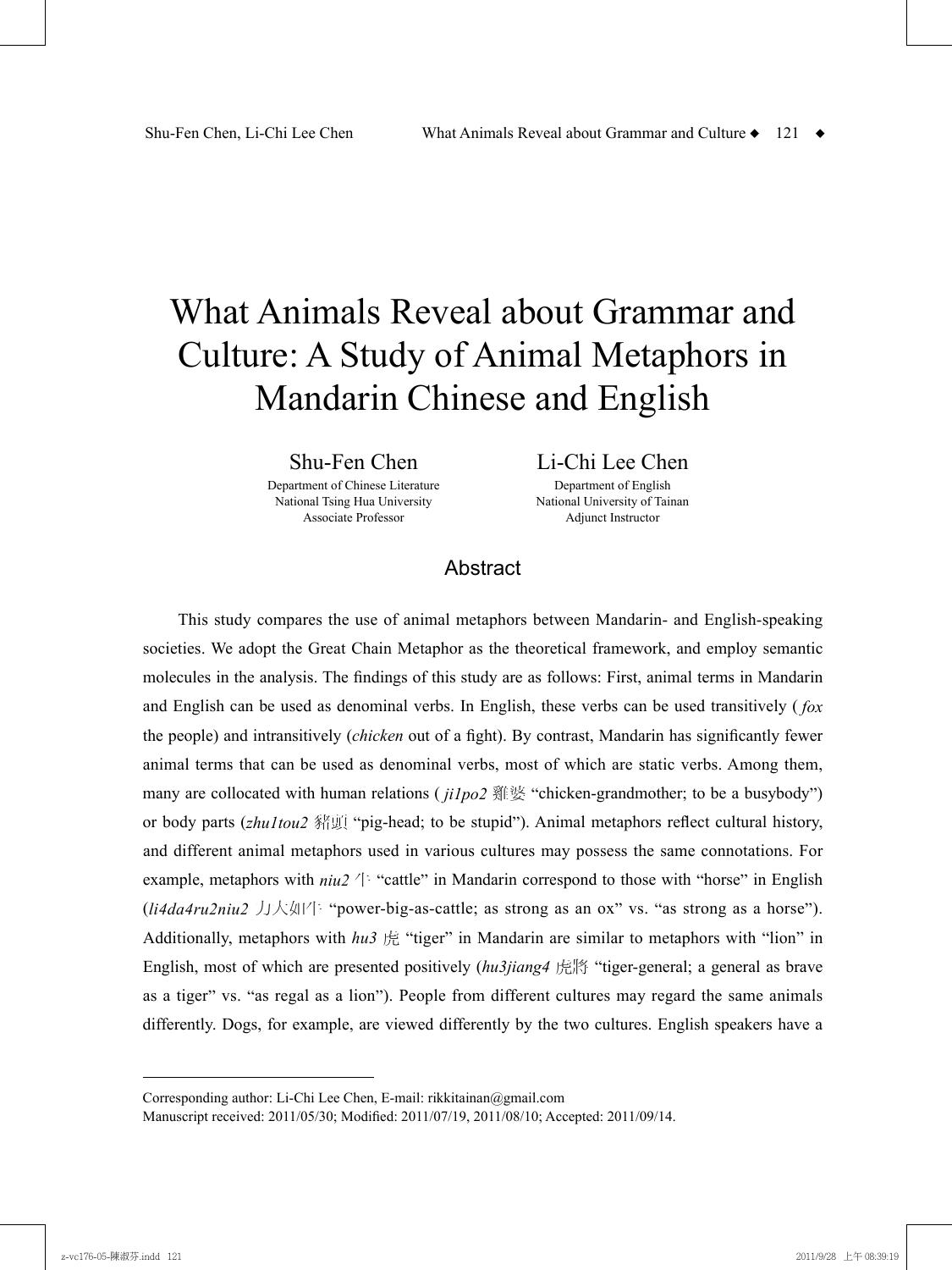high opinion of dogs, while Mandarin speakers despise them (*lao3gou3* 老狗 "old-dog; a cunning guy" vs. "old dog; an experienced person"). In summary, numerous aspects of animal metaphors are culture-specific and are, therefore, perceived differently by people from diverse cultural backgrounds.

**Keywords:** animal metaphors, denominal verbs, gender bias, semantic derogation, semantic molecules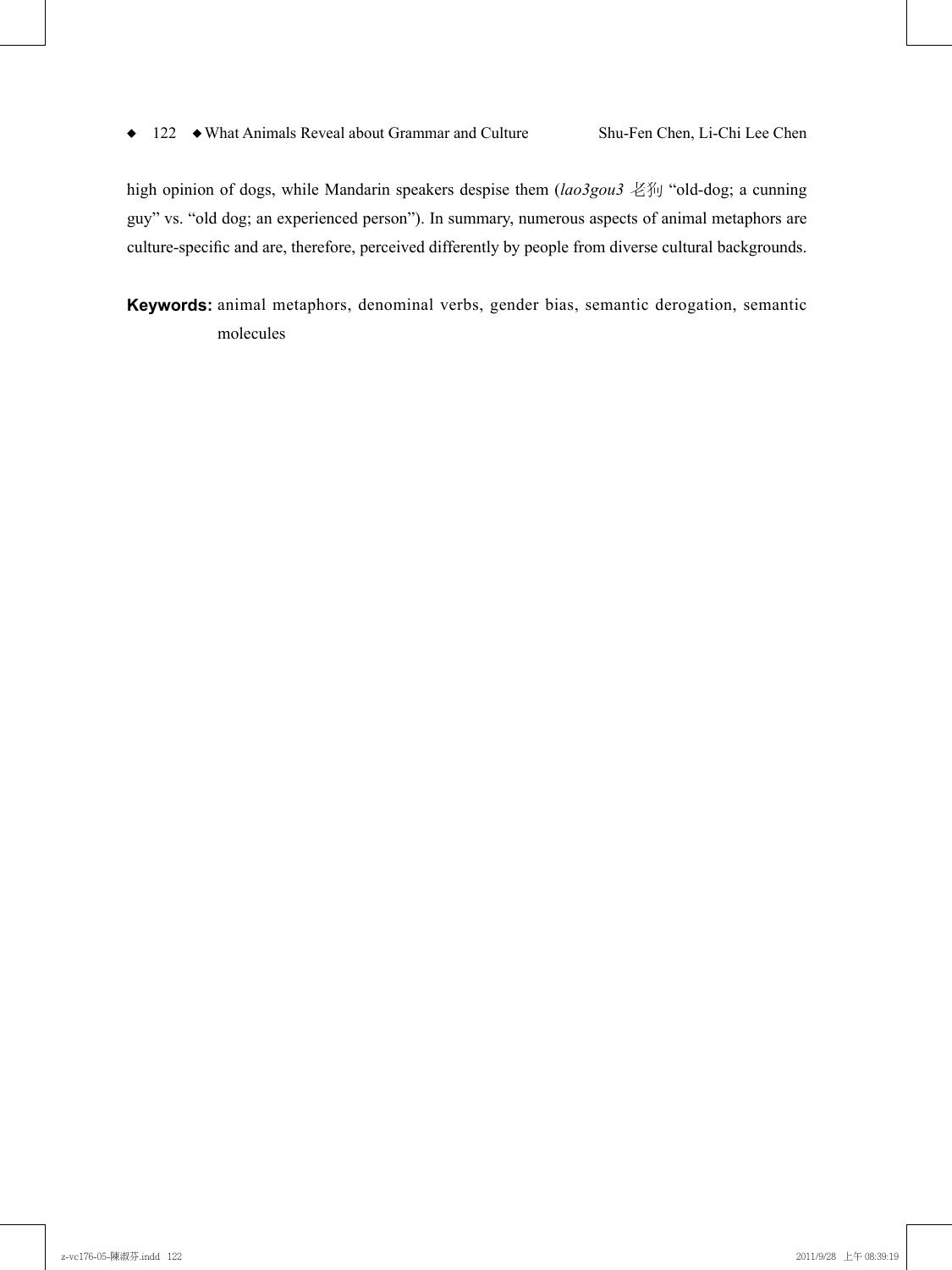# 1. Introduction

Metaphors are traditionally viewed as merely an embellishment for languages or a trope typical of poetic fancy and rhetorical embroidery. However, this language device should no longer be considered only within the realm of language since metaphors are pervasive in our daily life, and how we think or act is basically metaphorical in nature (Lakoff and Johnson 1980). In other words, metaphors reflect the cognitive source of human thinking, and our daily language use is largely connected with metaphors.

Among all types of metaphors and metonyms, animal metaphors which contain the animal species are broadly used to specify human beings or objects. Due to the prevalence of animals around us, animal metaphors are ubiquitous in world languages. As Talebinejad and Dastjerdi (2005) observe, many aspects of animal metaphors are culture-specific. For example, shark is a "dishonest person," a "swindler" in English, but a "man with no or very little beard growing on him" in Persian. In Mandarin Chinese (hereafter Mandarin), for example, when someone is referred to as being stupid or brainless, s/he might be called *xiang4zhu1yi2yang4ben4* 像豬一樣笨 "like-pig-same-stupid; as stupid as a pig." Pigs, on the other hand, connote happy animals in English, as in "(somebody is) as happy as a pig in shit" or "(somebody is) in pig/hog heaven," both of which are used to describe an extremely happy and carefree person.

Although the use of animal metaphors is influenced by culture, there is fairly general agreement that most animal metaphors are pejorative when used to specify human beings. Hsieh's (2006) study has found that most animal expressions are used to abuse people, some of which may even imply sexist bias. Indeed, as Fontecha and Catalán (2003) acutely point out, most animal metaphors are derogatory in semantic nature, which can be understood from the perspective of hierarchy since they imply a vertical hierarchical organization of beings. By applying animal metaphors, one can derogate others (human beings, i.e., higher order forms of being) by characterizing them as animals (nonhuman beings, i.e., lower order forms of being).

In addition, since in pragmatics metaphors can be elaborated as exploitations or floutings of the maxim of Quality, animal metaphors can be thought of as a type of conversational implicature (Grice 1975). Any conversational implicature generated in a speaker's utterances is simply an inference type and not a fact, and therefore can be cancelled or denied in certain contexts. With this characteristic of "defeasibility," politicians are inclined to use animal metaphors to verbally attack their political rivals. Kuo (2003) analyzes the use of animal metaphors in five televised political debates of the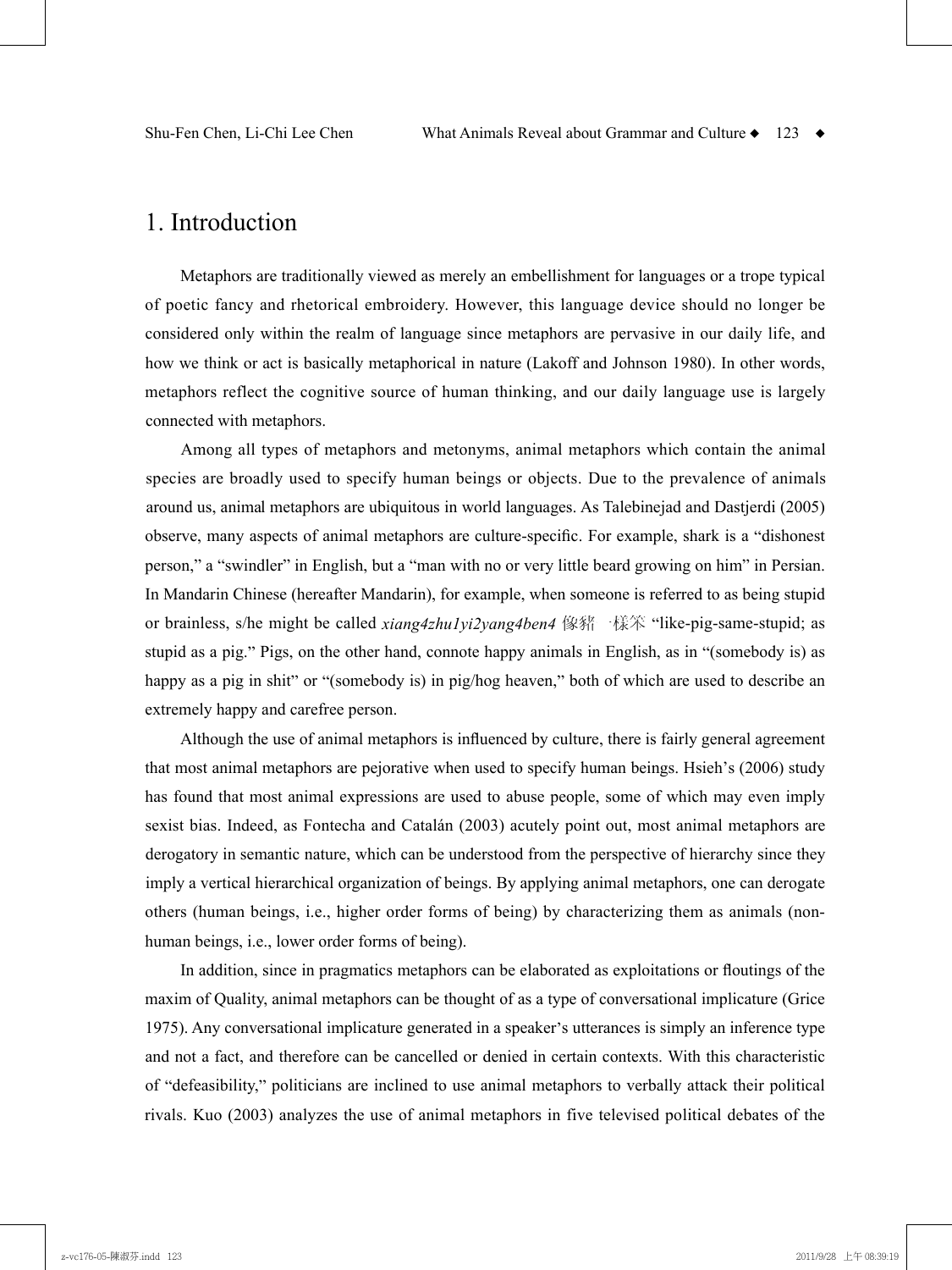1998 Taipei mayoral election. She has found that metaphors of this class are overwhelmingly employed by two of the three candidates to denigrate their debating opponents. For instance, the GOOD MAYOR IS HEN metaphor is employed by one candidate to compare the incumbent mayor to a rooster, which cannot lay eggs, thereby implicitly criticizing the incumbent mayor's municipal management. Kuo also notices that the largest number of negative metaphors is found in the final debate, pointing out the fact that with the coming of the election day, the antagonism among the three candidates seems to increase gradually. 1

Although a great deal of research has been done on animal metaphors, what seems to be lacking is a systematic, cross-linguistic comparison. Therefore, the present study is conducted with the aim of comparing animal metaphors used in Mandarin and English. In the following, Section 2 describes the theoretical framework of this study and the data used for analysis. Section 3 analyzes how animal metaphors are used in Mandarin and English, respectively, and explores how the use of animal metaphors reflects cultural heritage and gender bias in these two languages. Finally, Section 4 summarizes and concludes our findings.

## 2. Research Framework

Lakoff and Johnson (1980) claim that metaphors are fundamental to the structuring of our thought and language, and that we often use the concepts from one semantic area to think and talk about other areas. Conceptual metaphor theory has been remarkably influential in cognitive science, and has cross-cultural implications. In this study, we are interested in animal metaphors in which there is a mapping from the domain of animals unto that of human beings. The theoretical framework of the present study is the Great Chain Metaphor proposed by Lakoff and Turner (1989). The basic Great Chain includes different forms of being. Each form, based on its attributes and behavior, is allocated a place in a hierarchy. Humans are the highest order forms of being, and animals the lower order ones, then plants, complex objects, and natural physical things. In the Great Chain Metaphor, "things" are closely related to each other in the world, and humans are understood metaphorically as animals and inanimate things. Applying this model to our analysis of animal metaphors, thus, helps

<sup>1</sup> Although animal metaphors are frequently employed as negative-other presentation in Kuo's (2003) study, she also indicates that a few instances of animal metaphors are used as positive self-presentation, such as the MAYOR IS WATER BUFFALO metaphor, which is used as the source domain to embody the mayor's diligence and efforts. It also functions as a linguistic device for the mayor to exculpate his rude and abrasive rhetorical style, since the water buffalo is the most valued animal by farmers in traditional Chinese agricultural society.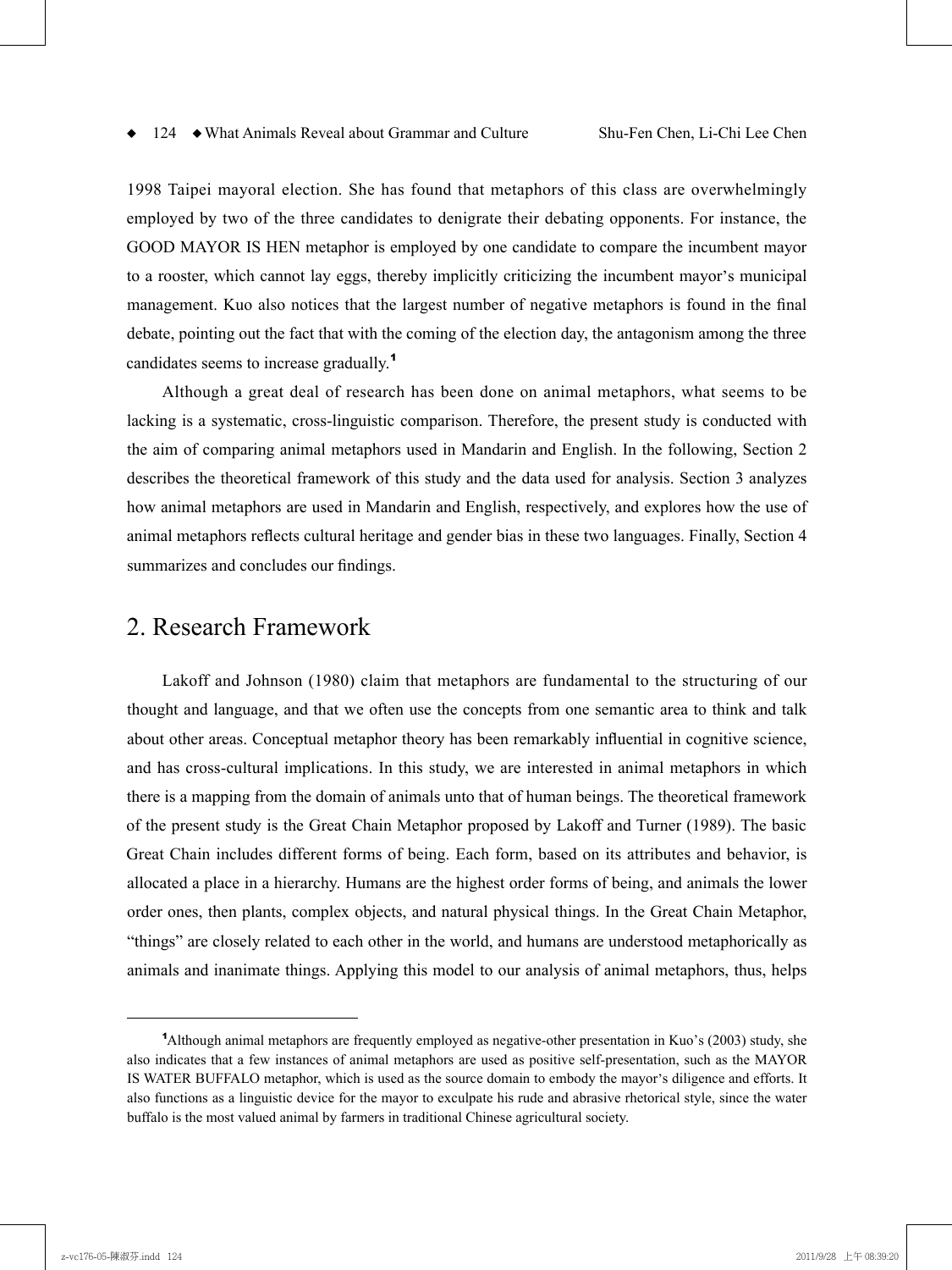us to see how human traits are mapped onto animals and how animal traits are mapped onto humans. In particular, there are the conceptual metaphors: HUMANS ARE ANIMALS, OBJECTIONABLE HUMAN BEHAVIOR IS ANIMAL BEHAVIOR, and OBJECTIONABLE PEOPLE ARE ANIMALS (Kövecses 2002).

How did these animal-related words acquire, then, their metaphorical meaning? The only way these meanings can have emerged is that humans attributed human characteristics to animals and then reapplied these characteristics to humans. That is, animals were personified first, and then the "human-based animal characteristics" were used to understand human behavior. (Kövecses 2002, 125)

To compare how animal metaphors are used in Mandarin- and English-speaking societies, we also employ "semantic molecules" (Goddard 1998; Halupka-Rešetar and Radić 2003; Hsieh 2006; Martsa 1999; Wierzbicka 1985) to analyze our data. In studying animal terms, Wierzbicka (1985) presents explications that contain semantically complex words. Goddard (1998) goes a step further in developing Wierzbicka's idea and calls these words "semantic molecules," which are native speakers' semantic competence or knowledge. As speakers with different cultural backgrounds may perceive animals differently, which is further reflected in their languages, "semantic molecules" thus help to explicate why Mandarin and English speakers choose different animals for the same connotation.

The data for the present study consist of animal metaphors used in Mandarin and English, which may include metaphorical phrases, idioms, slang, proverbs, allusions, habitual collocations, etc. Fixed expressions and short sentences containing animal terms are also included in our data, since they have gradually become daily expressions and are used quite often. The Mandarin data are mainly based on the authors' linguistic intuition and knowledge of this language. Internet resources and The Great Dictionary of the Chinese Language (*Han4yu3 Da4 Ci2dian3* 漢語大詞典) <sup>2</sup> are also used as a supplement to the corpus of Mandarin. Additionally, we adopt *Han4yu3 Pin1yin1* 漢語拼 音 for the transcription of the Mandarin data. As Mandarin is a tonal language, the number for the tone will be added beside each transcribed character (i.e., *pin1yin1* 拼音). <sup>3</sup> The traditional Chinese

<sup>2</sup> The Commercial Press. *Hanyu Da Cidian (The Great Dictionary of the Chinese Language): CD Rom Traditional Chinese Version 3.0* (Hong Kong: The Commercial Press, 2007).

<sup>&</sup>lt;sup>3</sup>The number for each tone is as the following: 1 is for the high-level tone, 2 for the rising tone, 3 for the low or dipping tone, 4 for the falling or high-falling tone, and 5 for the neutral tone.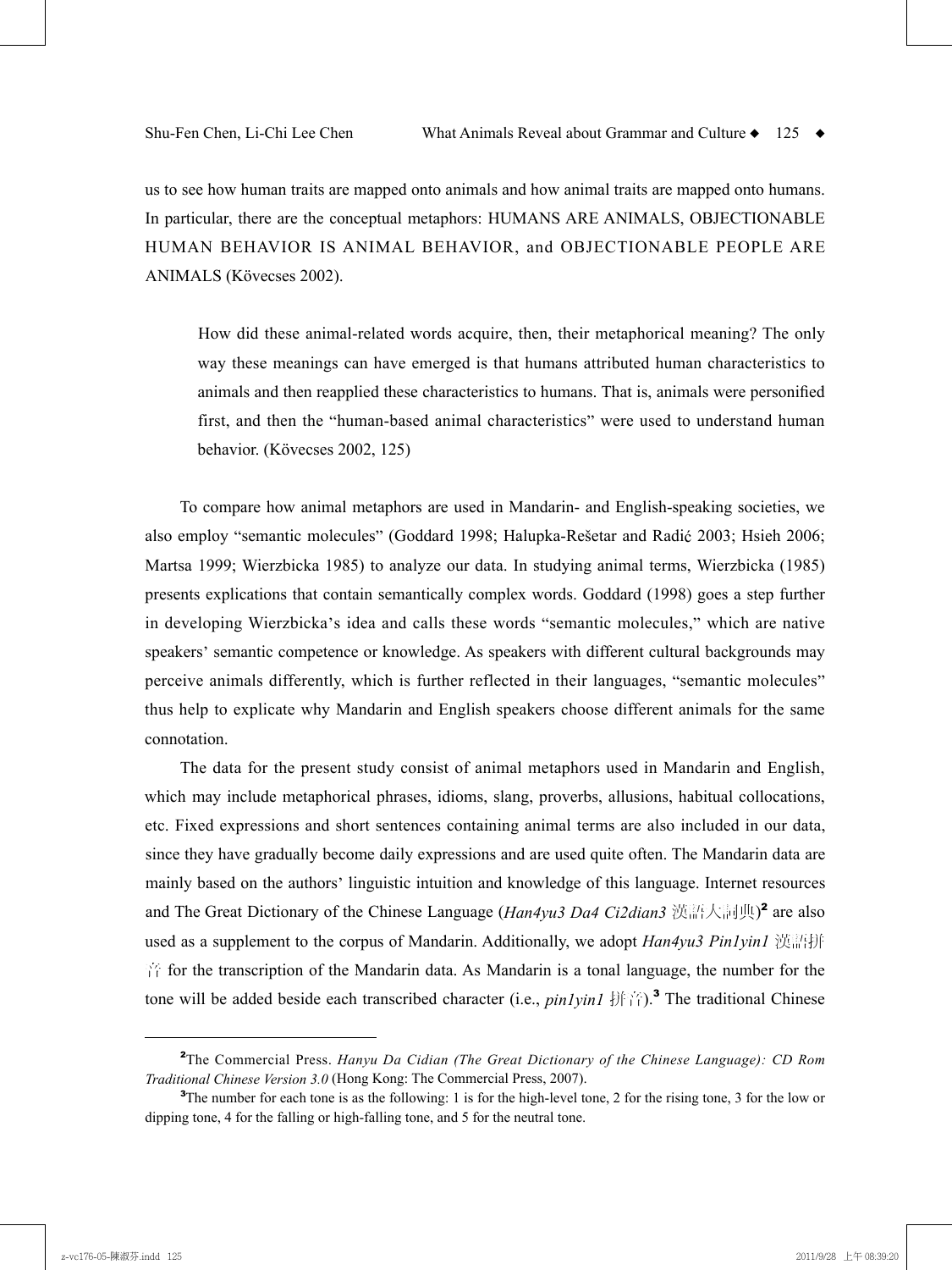characters will also be used, followed by morphemic glosses and English translation. On the other hand, the English data come from previous studies, books, and dictionaries (e.g., Clark and Clark 1979; Deignan 2005; Lyman 1983; Zhang 2003). We also use Internet resources and interview English native speakers for additional empirical data.

# 3. Animal Metaphors, Grammar, and Culture

Animal metaphors are used differently in different languages and cultures. As Fei (2005) argues, traditional habits, people's mental status, social surroundings, etc., all have some influence on the structure of metaphors. In other words, people who speak different languages may employ different animal metaphors to present the same ideas. They may also choose the same animal metaphor with different connotations. However, the difference exists not only in the cognitive source of human thinking, but also in the grammar per se. More specifically, animal species in different languages may be used in different grammatical constructions that might further reflect how people think, as in denominalization of animal terms.

## 3.1. Animal Terms Used as Denominal Verbs

In this section, we would like to start with a simple observation on the denominalization of animal terms in Mandarin and English, in which animal terms can be used as verbs that are derived from their corresponding nouns. These verbs have been referred to as "denominal verbs." Goatly (1997) indicates that denominal verbs are related to metaphor based on the fact that conversion itself gives rise to metaphorical changes. Deignan (2005) also states that "straightforward grammatical conversions should be considered metaphors." She further asserts that animal metaphors are frequently verbal because they are used to talk about ways of behaving. Noun-noun animal metaphors such as "He is a lion" or "Richard is a gorilla" are quite rare.

It is found in our study that fewer animal terms used as denominal verbs are found in Mandarin than in English; that is, English has more animal terms that can be used as denominal verbs, more specifically, as "agent verbs" in Clark and Clark's (1979) terms. In addition, English animal terms can be used as transitive and intransitive verbs, some of which are listed below: 4

<sup>4</sup> The English data used here are cited from Clark and Clark (1979, 774) and Deignan (2005). Also see Zhang (2003) for additional English animal terms that are used as denominal verbs.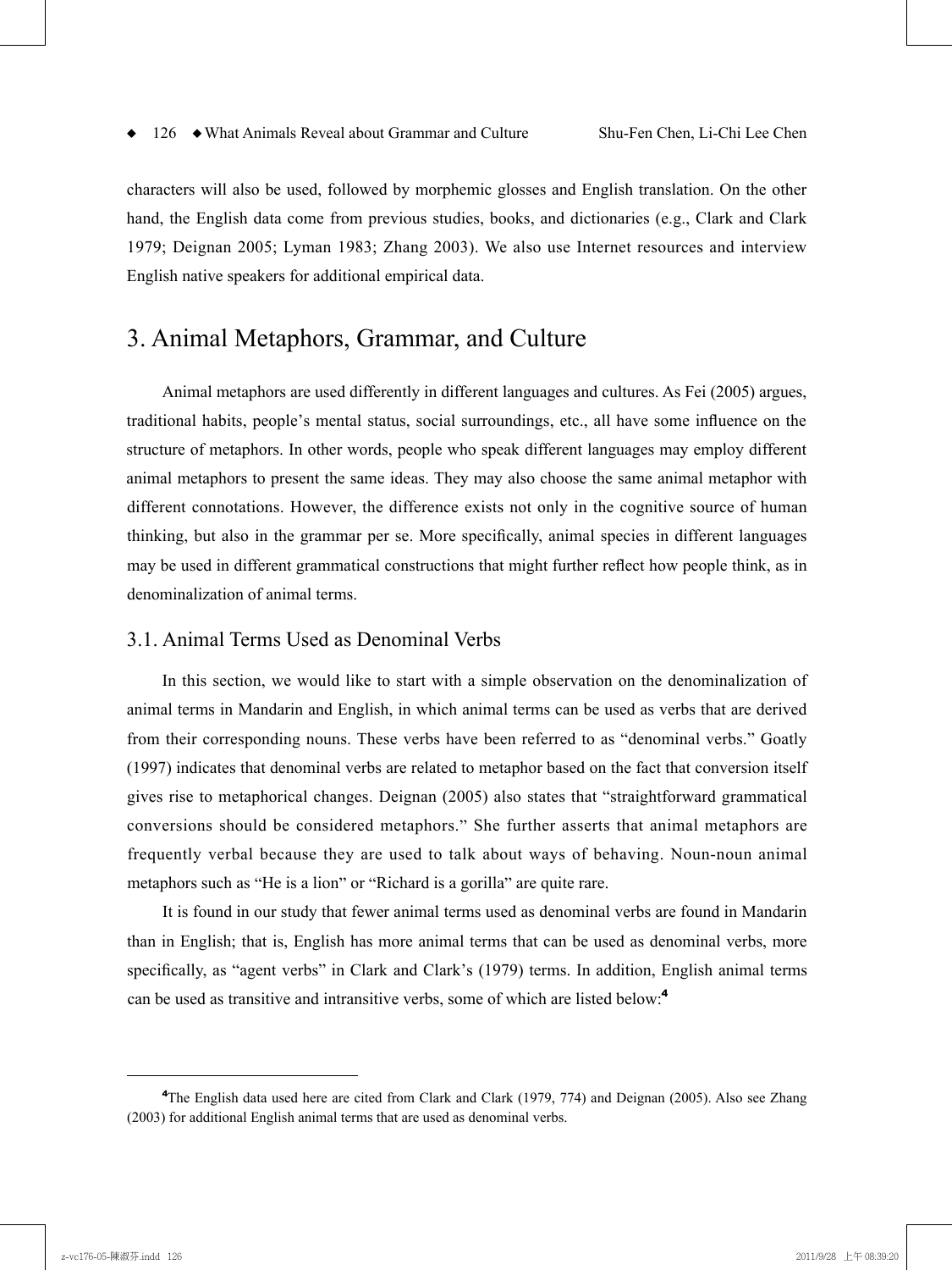- 1. Transitive Verbs: *fox* the people, *outfox* his followers, *parrot* every word, *dog* the escapee, *birddog* the escapee, *watchdog* the house, *hound* the politician, *ape* the policeman, *copycat* the teacher, *ferret* out the burglar, *squirrel* away the money, *buffalo* the audience, *wolf* the food down.
- 2. Intransitive Verbs: *worm* out of a commitment, *chicken* out of a fight, *pig* at the dinner-table, *snake* through the cars, *duck* down, *leech* (to, onto), *rat* on the fugitive, *clam* up, *buck* up, *monkey* with the door, *hare* down the road, *rabbit* along at 90 miles an hour (talk fast), *skylark*, *crane*, *beef* about the food, *moused* along the parkside, *crow* about something, *peacocked* about his ancestry, *horse* around, *weasel* out of the promises, *hare* around to her flat, *bitch* about someone, *rat* on each other.

Mandarin, on the other hand, has far fewer animal terms that can be used as denominal verbs, most of which are static verbs. Among them, many are collocated with human relations or body parts, as listed below:

- 1. Dynamic Verbs:
	- (1)  $niao3 \triangleq$  "bird; to treat someone coldly, not to take someone seriously"
	- $(2)$  *maol*  $\frac{34}{2}$  "cat; to bend down like a cat, to stoop, to hide"

#### 2. Static Verbs:

- (1) *ji1po2* 雞婆 "chicken-grandmother; to be a busybody"
- (2) *zhu1ge1* 豬哥 "pig-elder brother; to be lustful"
- (3) *zhu1tou2* 豬頭 "pig-head; to be stupid, to be unaware of the present situation" 5
- (4) *gou3tui3* 狗腿 "dog-leg; to be a lackey"
- (5) *gui1mao2* 龜毛 "turtle-hair; to be picky"
- (6) *huang2niu2* 黃牛 "yellow-cattle; to renege on a promise"
- (7) *lü2* 驢 "donkey; to make oneself look stupid"
- (8)  $niu2 \nleftrightarrow$  "cattle; to boast, brag, blast, talk big"

As we can see from the above, there are just a few animal terms in Mandarin that can be used as denominal verbs. Among them, only *niao3* 鳥 and *mao1* 貓 are dynamic verbs. *Niao3* 鳥 conveys the connotation of "treating someone coldly" or "not taking someone seriously." It can also be used as a denominal adjective, but the meaning, then, changes. As an adjective,  $niao3 \triangleq$  is used to describe that someone or something sucks. The other dynamic verb *mao1* 貓 is a polysemous verb. One meaning is "to stoop," and the other, "to hide." The rest are static verbs. Among them, the first

<sup>5</sup> Although *zhu1tou2* 豬頭 conveys negative meanings in most cases, this expression when used as a noun can be presented positively. Lovers (especially female ones) sometimes use *zhu1tou2* 豬頭 as an address form when they flirt with each other.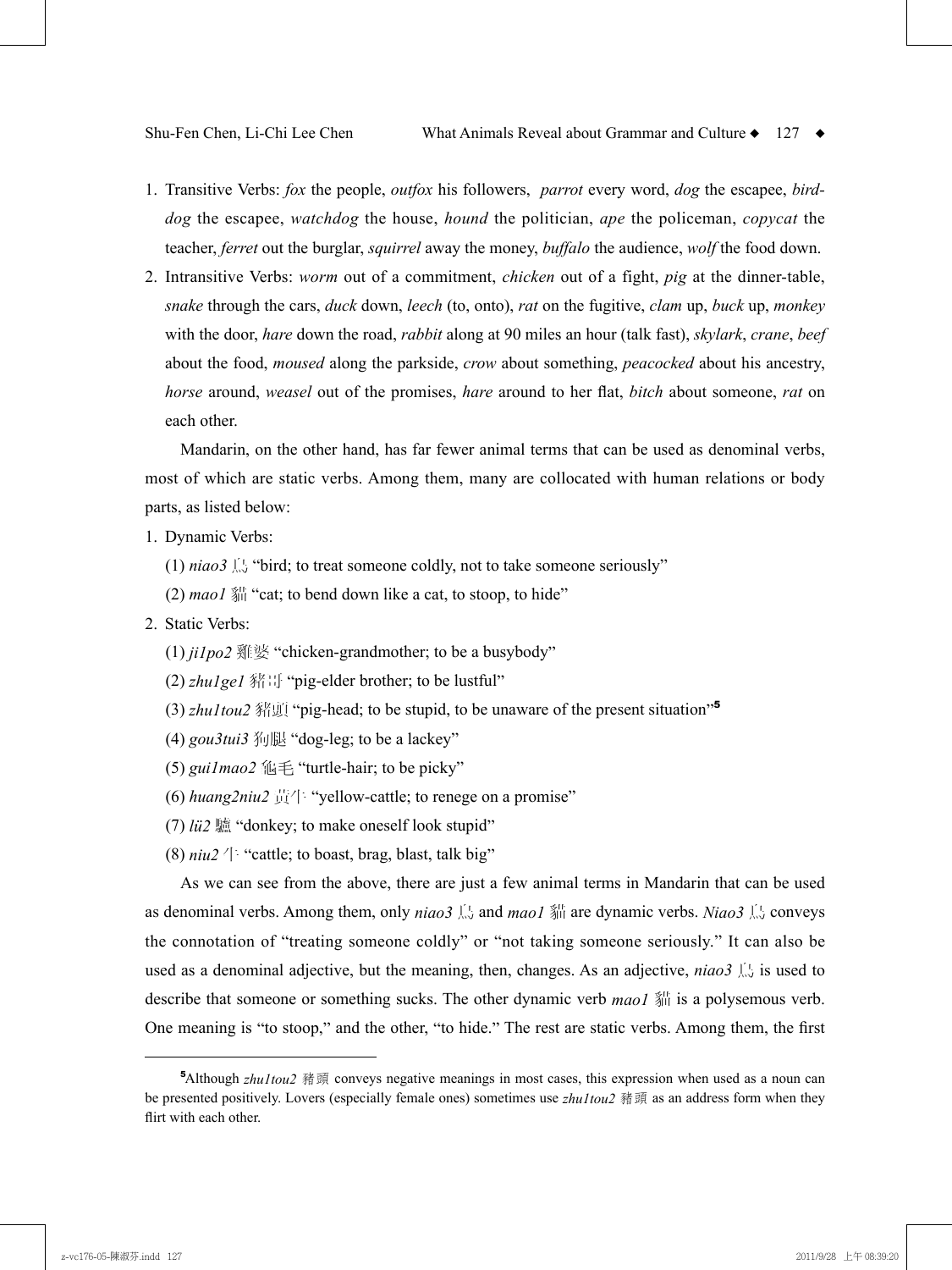five animal terms *ji1po2* 雞婆, *zhu1ge1* 豬哥, *zhu1tou2* 豬頭, *gou3tui3* 狗腿, and *gui1mao2* 龜毛 either show human relations (e.g., *po2* 婆 "grandmother," *ge1* 哥 "elder brother") or contain body parts (e.g., *tou2* 頭 "head," *tui3* 腿 "leg," *mao2* 毛 "hair"). In addition, these animal terms are fixed expressions. Take *ji1po2* 雞婆 for example, the word *ji1* 雞 "chicken" should be juxtaposed with *po2* 婆 "grandmother" to connote a busybody. If it is used with another word, its meaning will change or even be meaningless. Therefore, people's perception of these verbs is firmly fixed, and it is hard to misinterpret them. This can be explained when we borrow Morgan's (1978, 274) term of "shortcircuited implicature," which states that when a linguistic expression is recursively used in a certain context, it becomes what we call "common knowledge" and is understood and correctly perceived by listeners. The above further shows that most denominal verbs based on animal terms in Mandarin are usually collocated with another word, as shown by the first six animal metaphors of static verbs. In other words, four out of the ten animal metaphors, about 40% of the denominal verbs are formed by zero derivation. However, in English the percentage is much higher; that is, about 90% are zero derivations.

Interestingly, *ji1po2* 雞婆, *zhu1ge1* 豬哥, *zhu1tou2* 豬頭, *gou3tui3* 狗腿, and *gui1mao2* 龜  $\pm$  can also be used as denominal adjectives in that they can be modified by the Mandarin adverbs *hen3* 很 "very," *fei1chang2* 非常 "very," etc. Note that, however, the words *po2* 婆 "grandmother" and *ge1* 哥 "elder brother" indicate the genders of the target domains in the metaphors, but *ji1po2* 雞婆 is no longer restricted to females and has become a gender-neutral term in modern Mandarin, since males can also be a busybody. Different from the first five animal terms, the sixth animal term *huang2niu2* 黃牛 neither contains any body parts nor shows human relations. It literally refers to the yellow cattle, and is used to connote "breaking one's promise." In addition, *huang2niu2* 黃牛 cannot be used as a denominal adjective; it can be used only as a noun or as a verb. The last two animal terms *lü2*  $\frac{1}{2}$  and  $niu2 \nightharpoonup$ , with only one character (i.e., animal species only), can be used as both denominal verbs and adjectives. <sup>6</sup> All these eight animal terms connote negative meanings and therefore are found to frequently appear in negative imperative sentences when used as verbs. For example, they are inclined to co-occur with Mandarin imperative negators (e.g., *bie2* 別, *bu2yao4* 不 要, etc.), as in *bie2huang2niu2* 別黃牛 "do not renege on a promise" and *bu2yao4ji1po2* 不要雞婆

<sup>6</sup> When used as an adjective, *niu2* 牛 means "being formidable," as in *hen3niu2* 很牛 "very-cattle; very formidable." Note that, however, not all native speakers of Mandarin use *niu2* 牛 as an adjective. People in Taiwan, for example, do not use  $niu^2 \neq$  as an adjective. When used as a verb, on the other hand,  $niu^2 \neq$  conveys the meaning of boasting, bragging, or talking big. In Taiwan, *chui1niu2* 吹牛 "blow-cattle; to boast, brag, blast, talk big" is used for the same connotation.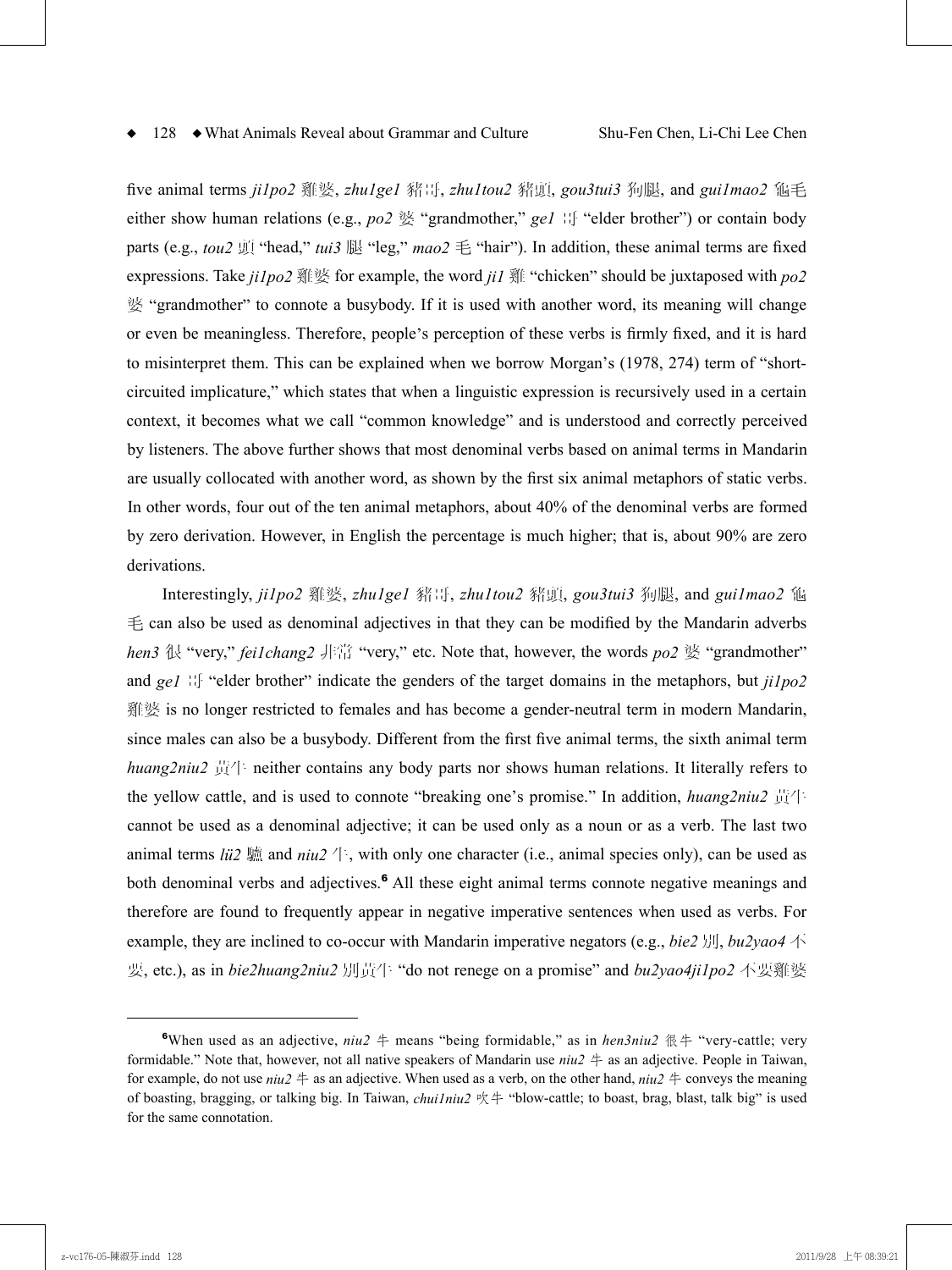"do not be a busybody."

The above animal terms show that although people from different cultures view animals from different perspectives, most animal terms are used in a negative way. For example, when "pig" is used as a verb to describe the way people eat as in "*pig* at the dinner-table," it shows that pigs are greedy. On the other hand, the word *zhu1ge1* 豬哥 in Mandarin shows that pigs are viewed as lustful. This might be due to the fact that pigs eat with watering mouths, which is associated with a man desiring women. This perhaps reveals further both English and Mandarin speakers' prejudice against pigs.

Unlike Mandarin, English has a rich repertoire of denominal verbs. According to Hopper and Thompson's (1984) study, there is a correlation between rich morphology in a language and an abundance of denominal verbs. However, Tai (1997, 463) refutes such an implicational universal and states that "there is no reason to associate the scarcity of denominal verbs in Chinese with a paucity of derivational morphology." There is a universal linguistic fact that denominal verbs are much fewer than deverbal nouns.<sup>7</sup> Tai attributes this asymmetry to a conceptual constraint. More specifically, it is easier to use words to denote actions and events both as verbs and nouns, while it is difficult to use words to denote concrete objects as verbs. Thus, the reason why English has more denominal verbs is due to the fact that the degree of iconicity is higher in Mandarin than in English. Si (1996) points out that the larger amount of denominal verbs are due to the following facts: First, denominal verbs in English come from various sources which include fundamental lexicon, common lexicon, professional lexicon, and even abbreviations and proper nouns, while those in Mandarin are mostly from fundamental lexicon; Second, denominal verbs in Mandarin frequently are from monosyllabic nouns, while those in English can be from monosyllabic (e.g., to *pig*), disyllabic (e.g., to *radio*), or even from compound nouns (e.g., to *strong-man*); Third, denominal verbs in Mandarin are mostly derived from common nouns, while those in English can be derived from common nouns and proper nouns. Zhou (2000) also points out that denominal verbs in Mandarin are mainly coined for figurative speaking, while those in English are formed by a word-formation device, and thus are more productive.

### 3.2. Animal Metaphors Reflect Cultural Differences

Littlemore (2001, 2003) advocates the view that culture plays a major role in the use of metaphors which are "culturally-loaded expressions." She claims that metaphors can be a stumbling

<sup>7</sup> According to Wang's (2001) study, the number of deverbal nouns are 57 times of that of denominal verbs.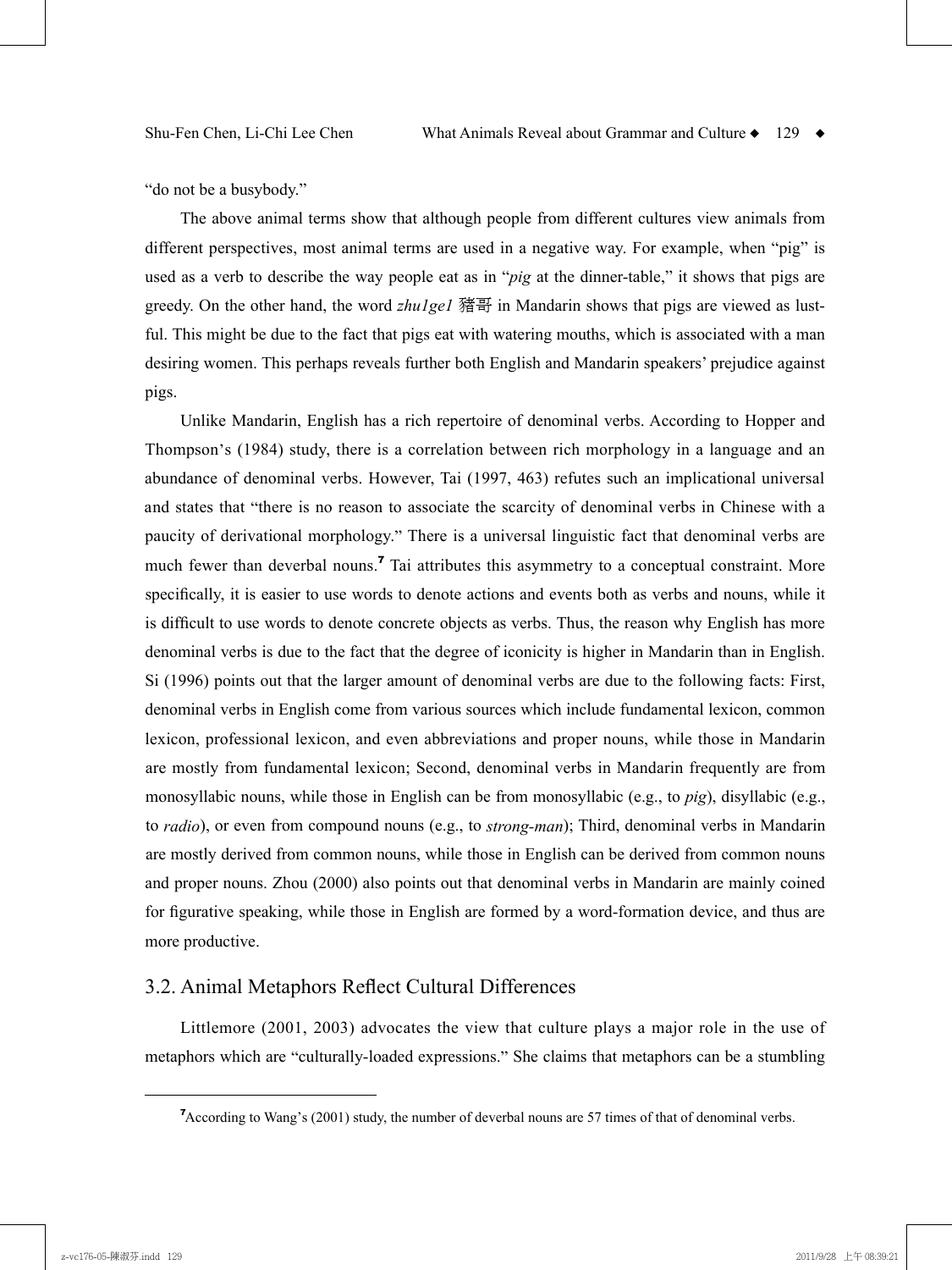block for foreign students in following lectures at university since students are liable to misinterpret metaphors using different cultural references. Lakoff (1993) also points out that metaphorical mappings vary in universality; some are universal while some are culture-specific. Kövecses (2003) concludes that "conceptual metaphors are just as much cultural entities as they are cognitive ones." Animal metaphors are precisely loaded with meanings related to cultural background. Different cultures might hold different attitudes towards different animals, and some characteristics of animals are more salient in one culture than in another. Dowker (2003) indicates that a British person uses "fox" to mean a "sly and cunning person," while to a Canadian it means an "attractive woman." In Mandarin, both meanings are possible, as shown in *lao3hu2li2* 老狐狸 "old-fox; a cunning person" and *hu2li2jing1* 狐狸精 "fox-spirit; a seductive woman." The ways in which animal metaphors are used are certainly influenced by cultural conventions and experiences. For example, Chinese people rarely see zebras in their culture, so metaphors with the zebra hardly ever appear in Mandarin idioms or proverbs (Wang and Dowker 2008).

#### 3.2.1. Different Animal Metaphors with the Same Connotation

With social development, animal metaphors gradually acquire their established connotations in all languages. However, as people in different regions are surrounded by different animals, it is quite natural for them to associate their feelings, emotions, happenings, and natural phenomena with various animals. In other words, people from different cultures may use different animal metaphors to denote the same meaning. One of the various examples is *dui4niu2tan2qin2* 對牛彈琴 "towardscattle-play-zither; to play the Chinese zither to an ox" in Mandarin and "to cast pearls before swine" in English, both of which carry the connotation of saying something that goes right over someone's head or preaching to deaf ears.

As the above examples show,  $niu2 \nightharpoonup$  "cattle" in Mandarin is metaphorically applied to refer to the wrong audience, whereas in English swine is used to denote the same meaning. Although the two cultures have both animals, the above idioms are culture-specific. For example, the English metaphor is quoted from the Bible: "Give not that which is holy unto the dogs, neither cast ye your pearls before swine, lest they trample them under their feet, and turn again and rend you." As the Bible is a classical Christian work and has influenced the Western art as well as the language, many artists and writers cite materials from the Bible to create their artistic and literary works. In addition, pearls are usually creamy-white in color and are used to describe something that is very precious or should be highly valued, and the idiom "to cast pearls before swine," therefore, implies giving things to those who do not appreciate or understand their value. In Mandarin, on the other hand, the word *qin2*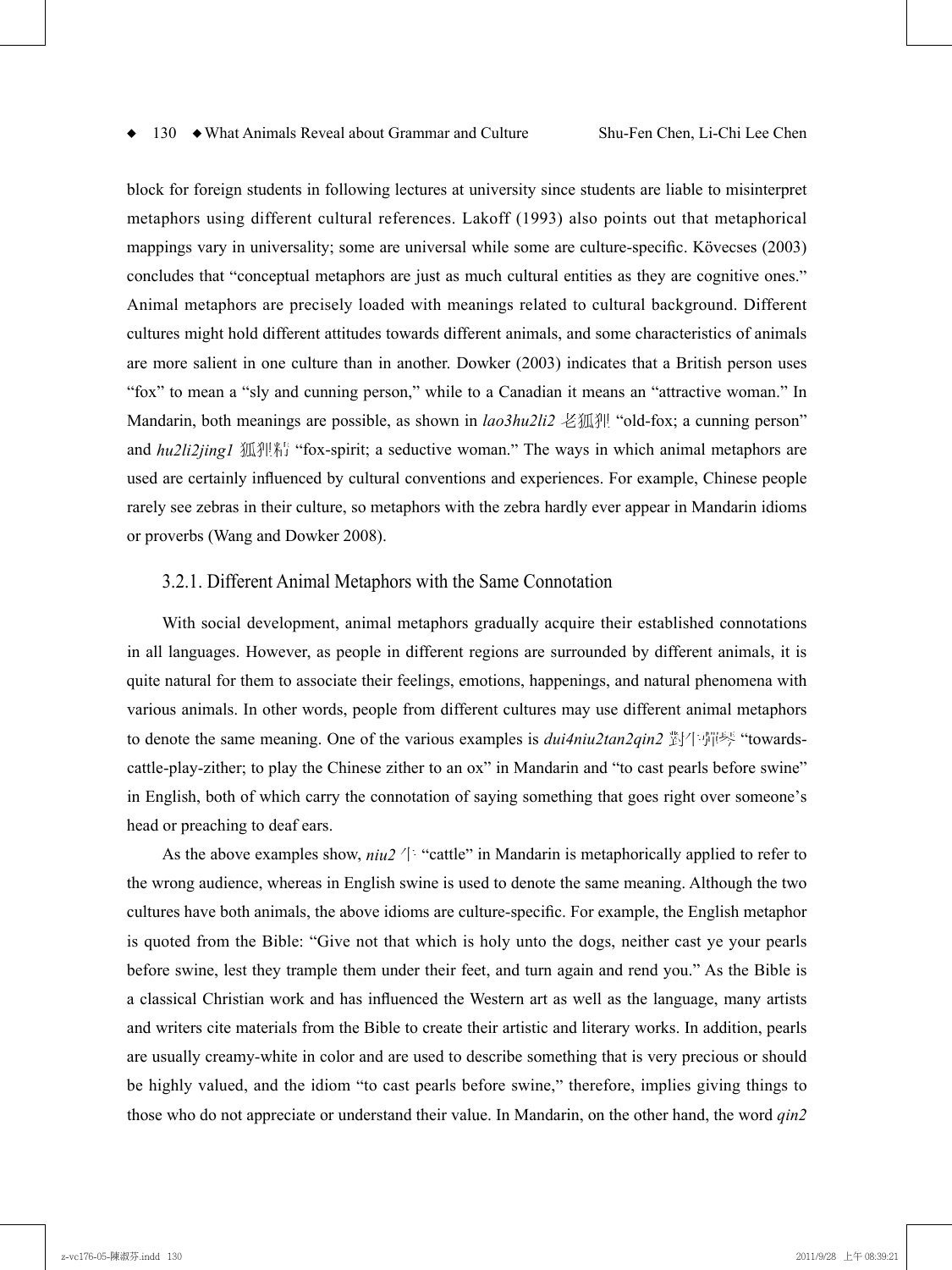琴 "zither" refers to *gu3zheng1* 古箏 "Chinese zither," an old traditional Chinese instrument, and the word *niu2* 牛 "cattle" refers to water buffalo, the most valued animal by farmers in traditional Chinese agricultural society. Therefore, *dui4niu2tan2qin2* 對牛彈琴 is culture-specific, which means that "to play beautiful music to the wrong audience."

We may know, in passing, that due to the cross-cultural encounter with the U.S. and China, the Japanese use idioms directly translated from English and Mandarin, as in *buta ni shinju* 豚に真 珠 "to cast pearls before swine" and *ushi ni taishite koto o dannzu* 牛に対して琴を弾ず "to play the Chinese zither to an ox," respectively. However, the Japanese language also has its own idiom that carries the same connotation: *uma no mimi ni nenbutsu* 馬の耳に念仏 "to chant the prayer to Amida Buddha in a horse's ear."<sup>8</sup> As for the Japanese idiom, we can still tell from *nenbutsu* 念仏 "to chant the prayer to Amida Buddha" that this idiom is culture-specific, in that Japanese people were for so long Buddhists or Sintoists, and they therefore regard Buddhist prayer/chanting as something important.

It is also found in Mandarin and English that different birds are used to describe chill bumps, or the medical term *cutis anserine*, as in *ji1pi2ge1da1* 雞皮疙瘩 "chicken-skin-bump; chicken bumps" in Mandarin and "goose bumps, goose flesh, or goose pimples" in English. The two languages choose different farmyard birds to describe a temporary local change in the skin due to cold, fear, or other stimuli; that is, *ji1* 雞 "chicken" is used in Mandarin whereas goose is chosen in English to denote the same meaning.

Having observed the above animal metaphors and noticed that Mandarin and English speakers may use idioms with the same connotation but different animal metaphors, we can then go on to consider whether in some fixed expressions in Mandarin and English there are corresponding animal metaphors. Not surprisingly, from some metaphorical phrases, idioms, slang, proverbs, allusions, habitual collocations, and so on in Mandarin and English, we have observed that  $niu/2$  <sup> $\pm$ </sup> "cattle" in Mandarin is used similarly to "horse" in English in many cases, as listed below:

1. Semantic Molecules: ANIMAL, BODY, BIG, HUGE

Connotation: to boast, brag, blast, talk big

Mandarin: *chui1niu2(pi2)* 吹牛(皮) "blow-cattle(skin); to blow an ox"

English: to talk horse

2. Semantic Molecules: ANIMAL, STRONG, POWERFUL Connotation: strong, powerful

<sup>&</sup>lt;sup>8</sup>This idiom is quoted from Garrison and Goshi (1996, 26).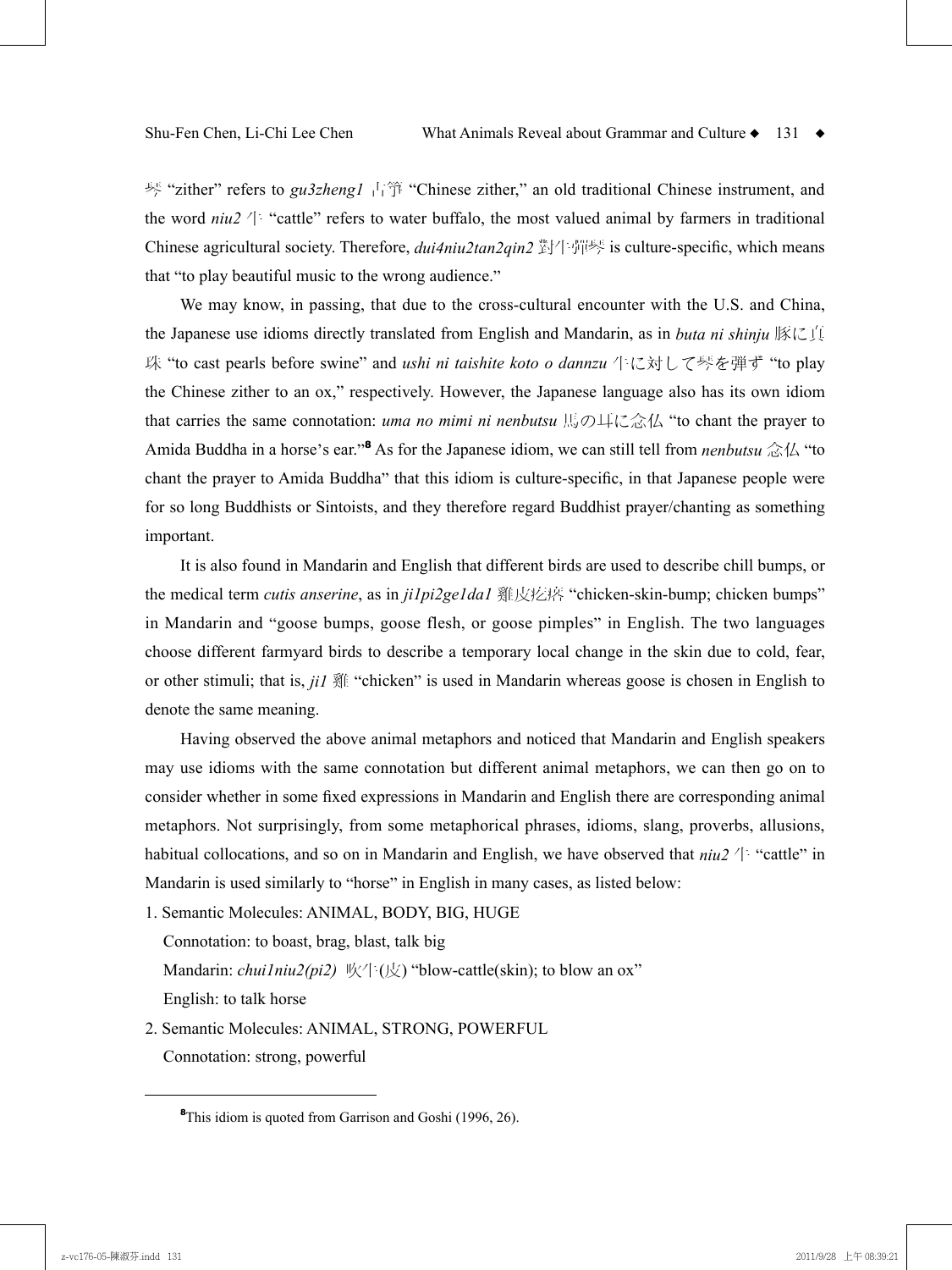Mandarin: *li4da4ru2niu2* 力大如牛 "power-big-as-cattle; as strong as an ox"

English: as strong as a horse

3. Semantic Molecules: ANIMAL, EAT, GREEDY, HUNGRY Connotation: to eat large amounts of food Mandarin: *niu2yin3* 牛飲 "cattle-drink; to drink like an ox" *niu2si4*  $+$   $\oplus$  "cattle-feed; to eat like an ox"

English: to eat like a horse

4. Semantic Molecules: ANIMAL, HARDWORKING

Connotation: to urge someone who needs no urging

Mandarin: *bian1da3kuai4niu2* 鞭打快牛 "lash-hit-quick-cattle; to lash a hardworking ox"

English: to flog/spur a willing horse

- 5. Semantic Molecules: ANIMAL, SELF-DETERMINED
	- Connotation: One can show the people around him the way to do things, but he cannot force them to act or make them take the advice.
	- Mandarin: *niu2bu4he1shui3qiang2an4tou2* 牛不喝水強按頭 "cattle-not-drink-water-force-presshead; to force an ox to drink water when it does not want to"

English: You can take/lead a horse to water, but you can't make him drink.

- 6. Semantic Molecules: ANIMAL, BODY, IMPORTANT
	- Connotation: It is better to be the leader of a less prestigious group than to be a subordinate in a more prestigious one.<sup>9</sup>
	- Mandarin: *ning2wei2ji1shou3, bu4wei2niu2hou4* 寧為雞首,不為牛後 "willing-be- chickenhead, not-be-cattle-back; Better be the head of a chicken than the ass of an ox."

English: Better be the head of an ass than the tail of a horse.

7. Semantic Molecules: ANIMAL, POWERFUL

Connotation: a standard unit used to measure the power of engines, cars, etc.

Mandarin: *niu2li4* 牛力 "cattle-power; cattle power"

English: horsepower

- 8. Semantic Molecules: ANIMAL, HARDWORKING
	- Connotation: hardworking

Mandarin: *lao3huang2niu2* 老黃牛 "old-yellow-cattle; a willing employee who works as hard as

**<sup>9</sup>**Also compare *ning2wei2ji1tou2, bu4wei2feng4wei3* 寧為雞頭,不為鳳尾"willing-be-chicken-head, not-bephoenix-tail; Better be the head of a chicken than the tail of a phoenix" in Mandarin, and "Better be the head of a dog than the tail of a lion" in English.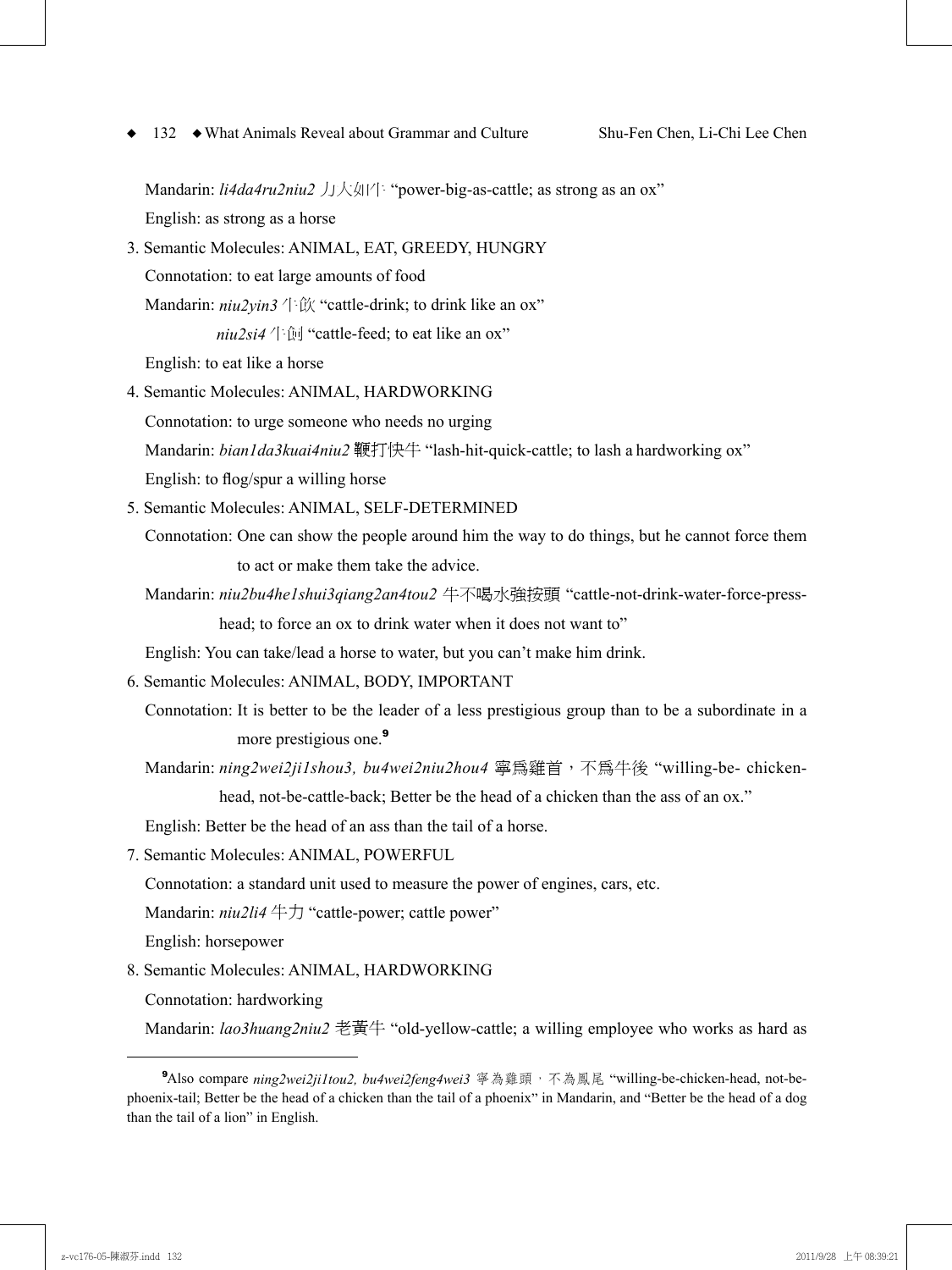an old yellow ox does"

English: to work like a horse

From the above, it seems reasonable to suppose that metaphors with  $niu2 \nightharpoonup$  "cattle" in Mandarin almost correspond to those with "horse" in English. Both Mandarin and English speakers regard these two animals as being strong and powerful (e.g., "*li4da4ru2niu2* 力大如牛" in Mandarin and "as strong as a horse" in English), and they therefore are used as a standard unit to measure the power of engines, cars, etc. (e.g., "*niu2li4* 牛力" in Mandarin and "horsepower" in English). These two animals are also regarded as drinking or eating a lot (e.g., "*niu2yin3* 牛飲" and "*niu2si4* 牛飼" in Mandarin and "to eat like a horse" in English) and working hard (e.g., "*lao3huang2niu2* 老黃牛" in Mandarin and "to work like a horse" in English).

The reason why the metaphors of  $niu2 \nleftrightarrow$  "cattle" in Mandarin correspond to those of "horse" in English might be due to their historical backgrounds. In China, the agricultural civilization began quite early, and cattle have long been used for plowing and fertilization. Horses, however, were owned by the minority of people at that time, and were mainly used in wars or to pull chariots. For this reason, the Chinese were more familiar with cattle and were more likely to use them in the language. Anglo-Saxon England, on the other hand, was an off-shore island in Europe and its people (the British) lived on fishery and livestock farming. Although they obtained milk, cheese, meat, and butter from cows (and also from other animals), cows were largely used for food. Horses, on the other hand, were domesticated to pull chariots and to farm. They meant a lot to the British and were more likely to appear in the English language. From the above, we know that horses in Anglo-Saxon England served like cattle in ancient China; they both were kept for plowing and fertilization and were close to people's everyday life.

It seems that  $niu2 \nleftrightarrow$  "cattle" and "horse" share many characteristics in common and thus are used by people with different cultural backgrounds to form idioms that have the same connotation. In fact,  $niu2 \nightharpoonup$  "cattle" and  $ma3$  Hestherm several *n* is the frequently juxtaposed to form several idioms in Mandarin, as we can see below:

1. Group I

- (1)  $niu2ma3$   $\text{\textsterling}$  "cattle-horse; an ox and a horse (to refer to those who are labors or laborious)"
- (2) *niu2sou1ma3bo2* 牛溲馬勃 "ox-urine-horse-dung; plantains and feces mushrooms (to refer to those who are humble but talented)"
- (3) *niu2tong2ma3zou3* 牛童馬走 "cattle-child-horse-walk; cowboys and servants (to refer to those in the position of inferiority)"
- (4) *niu2tou2ma3mian4* 牛頭馬面 "cattle-head-horse-face; (in Buddhism) ghost soldiers in Hell"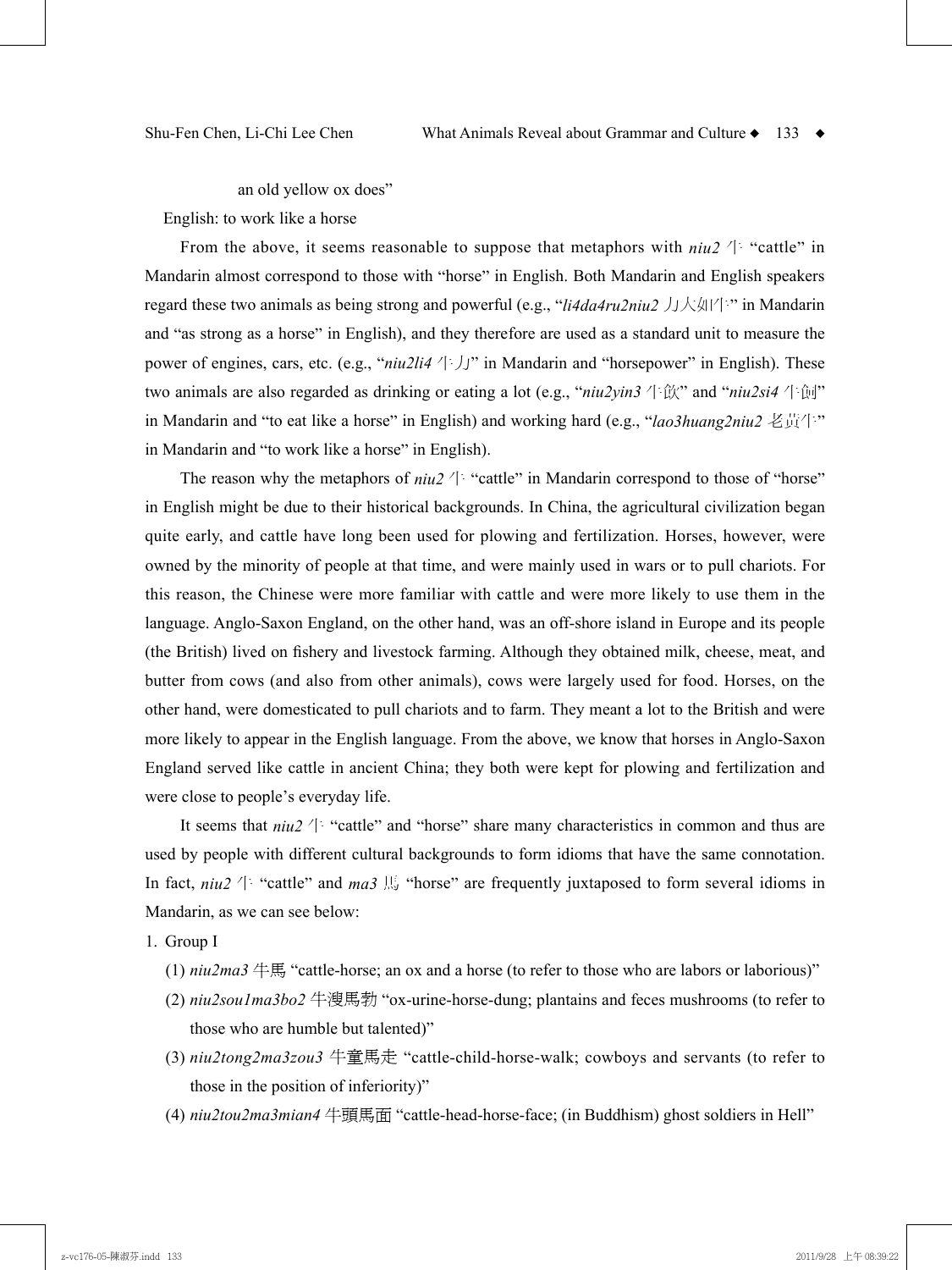- (5) *niu2ma3jin1ju1* 牛馬襟裾 "cattle-horse-collar-lapel; a beast in human clothing (to refer to a well-dressed man of beastly temper)"
- (6) *niu2ma3zou3* 牛馬走 "cattle-horse-walk; self-effacement in ancient Mandarin, to toil like ox and horse"
- (7) *niu2gao1ma3da4* 牛高馬大 "cattle-tall-horse-big; tall, big, and strong"
- (8) *zuo4niu2zuo4ma3* 做牛做馬 "do-cattle-do-horse; to do cattle and horses (to imply one's willingness to be laborious for others)"
- 2. Group II
	- (1) *niu2tou2bu2dui4ma3zui3* 牛頭不對馬嘴 "cattle-head-not-match-horse-mouth; horses' jaws don't match cows' heads; incongruous, things that don't agree, irrelevant"
	- (2) *niu2ma3xiang1sheng1* 牛馬相生 "cattle-horse-mutual-bear; hybridization (to imply the loss of social etiquette and good manners)"
	- (3) *niu2ma3feng1* 牛馬風 "cattle-horse-tone; the tone between an ox and a horse (to refer to things that are irrelevant)"
- 3. Group III
	- (1) *niu2ji4* 牛驥 "cattle-[fast horse]; an ox and a winged steed (to refer to a simpleton and a sage)"
	- (2) *niu2ji4gong4lao2* 牛驥共牢 "cattle-[fast horse]-same-fence; an ox and a winged steed are fenced together (to imply treating the simpleton and the sage the same way)"
	- (3) *niu2ji4tong2cao2* 牛驥同槽 "cattle-[fast horse]-same-trough; an ox and a winged steed share the same trough (to imply treating the simpleton and the sage the same way)"
	- (4) *niu2ji4tong2zao4* 牛驥同皁 "cattle-[fast horse]-same-grass; an ox and a winged steed are fed the same forages (to imply treating the simpleton and the sage the same way)"

From the above, we can see that the idioms containing  $niu^2 \leftrightarrow$  "cattle" and  $ma3 \not\equiv$  "horse" can be categorized into three groups, according to how Mandarin speakers perceive these two animals. The first group which contains eight idioms shows that niu2  $\#$  "cattle" and *ma3*  $\#$  "horse" are treated by Chinese people as the same type of animals. For example, the idiom *niu2ma3jin1ju1* 牛馬襟裾 shows that both *niu2* 牛 "cattle" and *ma3* 馬 "horse" represent any kind of beast, metaphorically referring to a well-dressed man of beastly temper. The idiom *niu2gao1ma3da4* 牛 高馬大 shows that *niu2* 牛 "cattle" and *ma3* 馬 "horse" are either tall or big, and they are therefore employed to specify the physical appearance of human beings. The second group, with only three idioms, shows that  $niu2 \nleftrightarrow$  "cattle" and  $ma3$   $\hbox{\ss H}$  "horse" are sometimes perceived by Chinese people as different animals. For example, the idiom *niu2tou2bu2dui4ma3zui3* 牛頭不對馬嘴 shows that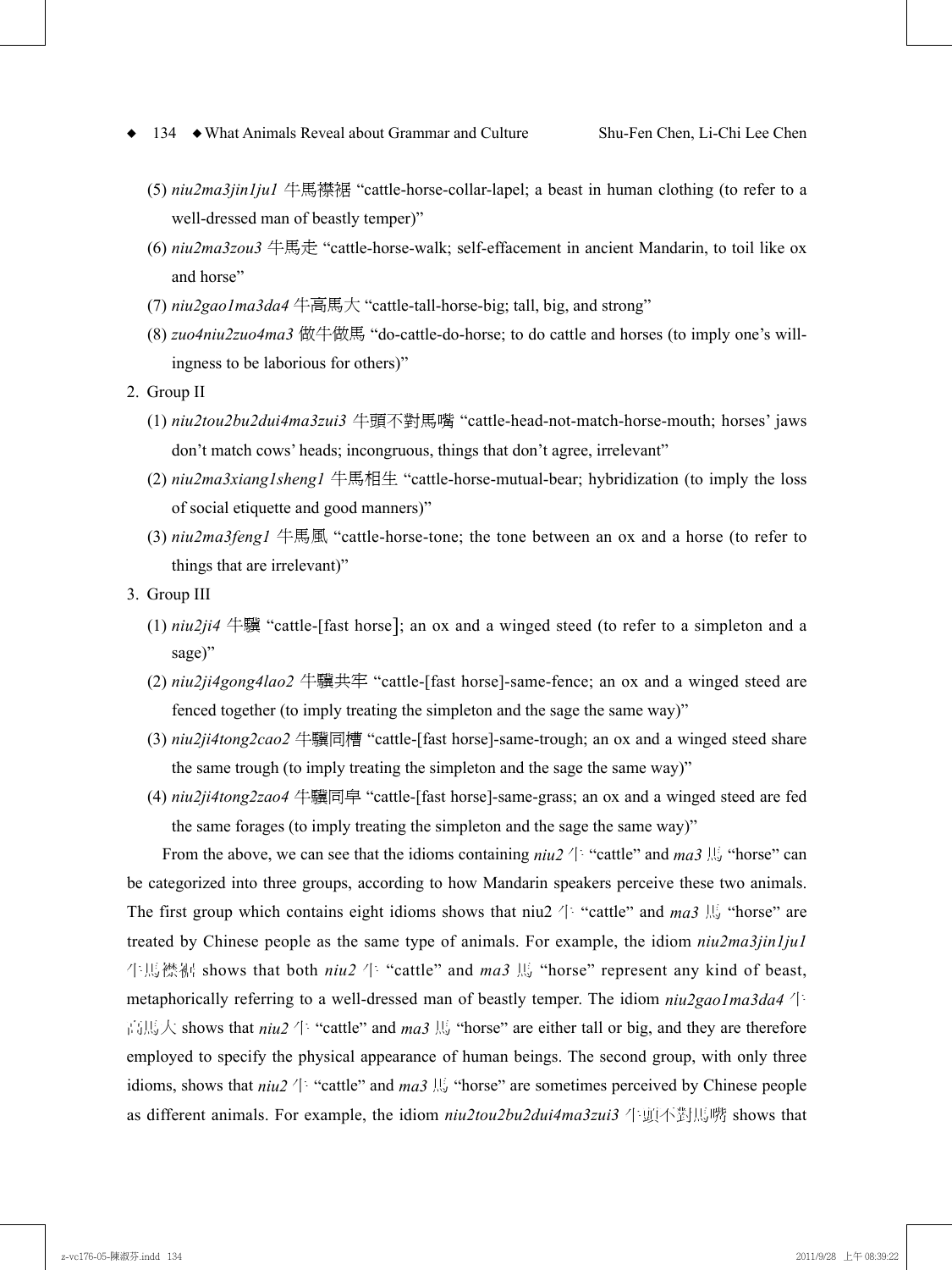*niu2*  $\#$  "cattle" and *ma3*  $\#$  "horse" are different in their outward appearances, and therefore this idiom is used to refer to things that are incongruous or irrelevant.

Although  $niu2 \nightharpoonup$  "cattle" and *ma3*  $\overline{B}$  "horse" are perceived by Chinese people as either the same or different animals, a few idioms in the third group show that these two animals are different in hierarchy. More specifically, some horses are valued more, as in *niu2ji4* 牛驥, *niu2ji4gong4lao2* 牛驥共牢, *niu2ji4tong2cao2* 牛驥同槽, and *niu2ji4tong2zao4* 牛驥同皁. *Ji4* 驥, known as *qian1li3ma3* 千里馬 "thousand-kilometer-horse; a winged steed" in modern Mandarin, refers to a pedigreed horse with staying power that can sustain long-distance rides. The coordination of *niu2* 牛 "cattle" and *ji4* 驥 "fast horse" further shows that cattle and horses are not only different, but they are also different in hierarchy. Moreover, the existence of *ji4* 驥 or *qian1li3ma3* 千里馬 might be due to the fact that horses were important in ancient China, especially during the war time, and therefore Chinese people categorized horses into two groups: the good one (i.e., *ji4* 驥 "fast horse") and the generic one (i.e., *ma3* 馬 "horse"). This is further reflected in the use of language.

The juxtaposition of *niu2*  $\#$  "cattle" and *ma3*  $\#$  "horse," as we can see from the above, also implies that Mandarin speakers tend to think group-centrically. In her corpus-based study of animal expressions in Mandarin and German, Hsieh (2006, 2219) has observed that 11.78% of Mandarin expressions compound two, three, or more animal names in an expression, but only 1.93% of German expressions do. Hsieh further indicates that in creating an expression, Mandarin speakers use an animal name, such as  $niu^2 \nightharpoonup$  "cattle," to represent the whole family, while German speakers point out every single subject of the animal family. For example, in German there are *ochse* "ox," *bulle* "bull," *büffel* "buffalo," *stier* "bull," *kuh* "cow," and *kalb* "calf" expressions for the cattle family.

In addition to *niu2* 牛 "cattle" and "horse" in Mandarin and English respectively, we have also observed that metaphors with *hu3* 虎 "tiger" in Mandarin correspond to those with "lion" in English. In English, a lion is considered as the king of beasts, so metaphorically a lion is a "brave or strong person" or an "influential or celebrated person." In Mandarin, on the other hand, such a person is called a "tiger," which is also the king of beasts in the Chinese culture. Some animal metaphors with Mandarin  $hu3$  虎 "tiger" corresponding to English "lion" are given below:

1. Semantic Molecules: ANIMAL, DANGEROUS, VIOLENT

Connotation: a danger or obstacle likely to be imaginary

Mandarin: *lan2lu4hu3* 攔路虎 "block-way-tiger; a tiger blocking the way"

English: a lion in the way/path

2. Semantic Molecules: ANIMAL, HEAD, DANGEROUS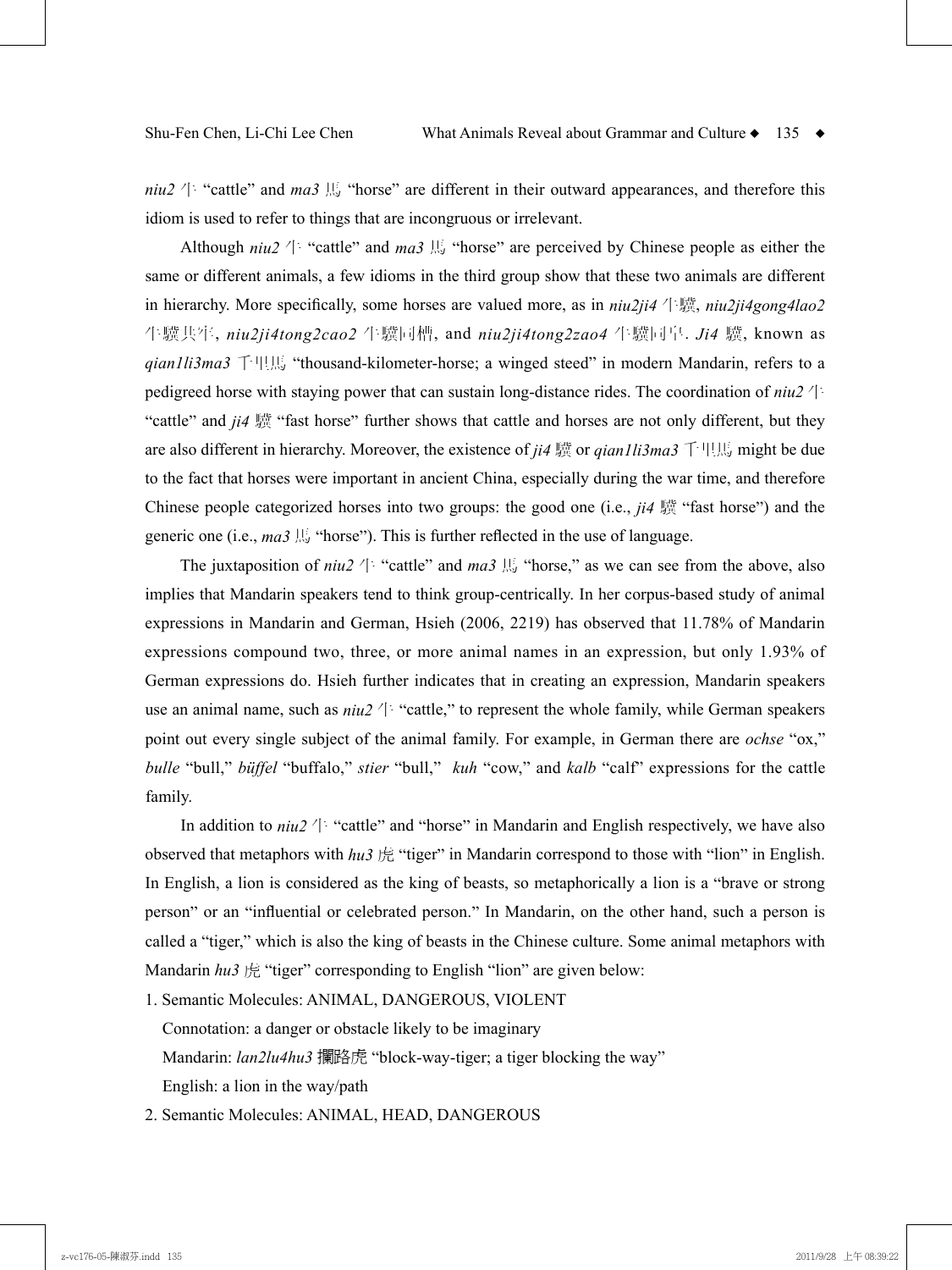Connotation: to confront someone on his/her own territory

Mandarin: *lao3hu3zui3shang4ba2mao2* 老虎嘴上拔毛 "tiger-mouth-pull-bear; to pull a tiger by its beard"

English: to beard the lion in his den

3. Semantic Molecules: ANIMAL, BIG, STRONG, POWERFUL Connotation: to refer to the weaker one under the guise of the stronger one Mandarin: *hu2jia3hu3wei1* 狐假虎威 "fox-guise-tiger-power; a fox under the guise of a tiger"

English: a donkey in a lion's hide; an ass in a lion's skin

4. Semantic Molecules: ANIMAL, FEEBLE, WEAK, POWERLESS Connotation: A man losing position and influence may be subjected to much indignity. Mandarin: *hu3luo4ping2yang2bei4quan3qi1* 虎落平陽被犬欺 "tiger-fall-level-land-passive-dog-

bully; A tiger going down the level land may be bullied by dogs."

English: Hare may pull dead lions by the beard.

5. Semantic Molecules: ANIMAL, BODY, DANGEROUS

Connotation: not to insult or despise

Mandarin: *lao3hu3pi4gu3mo1bu4de2* 老虎屁股摸不得 "tiger-ass-touch-not-get; One should not touch the tiger's ass."

English: One should not twist the lion's tail.

6. Semantic Molecules: ANIMAL, ENERGETIC

Connotation: a fine start and poor finish

Mandarin: *hu3tou2she2wei3* 虎頭蛇尾 "tiger-head-snake-tail; to begin with tigerish energy but peter out towards the end"

English: in like a lion and out like a lamb

From the above idioms, we know that  $hu3$  虎 "tiger" in Mandarin corresponds to "lion" in English, both of which are large, powerful, and flesh-eating animals of the cat family. They are also thought of as fierce and violent animals that are likely to attack. These two animals, however, are presented positively by Mandarin and English speakers. In Mandarin, there are many idioms containing *hu3* 虎 "tiger" that are used positively. For example, Mandarin speakers use *ru2hu3tian1yi4* 如虎添翼 "like-tiger-add-wing; like a tiger with wings" to refer to a strong person with added strength and  $wo4hu3cang2long2$  臥虎藏龍 "crouch-tiger-hide-dragon; crouching tiger and hidden dragon" to describe a wealth of talents. In describing a steep terrain which is hard to climb on, *hu3ju4long2pan2* 虎踞龍盤 "tiger-occupy-dragon-settle; a place where tiger occupies and dragon settles in" is used. Mandarin speakers also use *long2teng2hu3yao4* 龍騰虎躍 "dragon-rise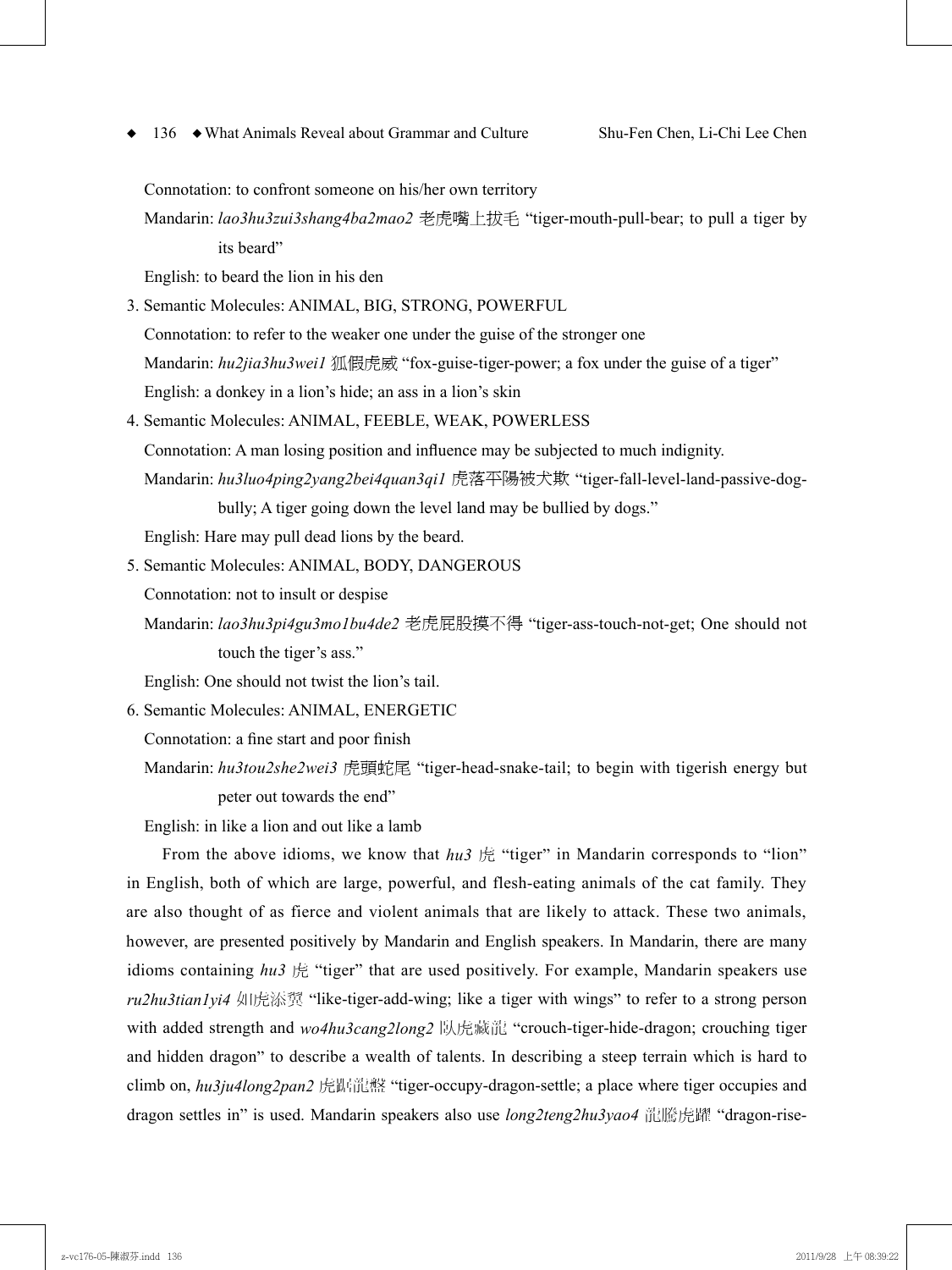tiger-leap; dragons rise and tigers leap" to describe a scene of bustling activity. *Hu3* 虎 "tiger" alone is also used to describe a brave general, as in *hu3jiang4* 虎將 "tiger-general; a general as brave as a tiger," or the camp where the general stays, as in *hu3zhang4* 虎帳 "tiger-camp; general's camp." In a nutshell, *hu3* 虎 "tiger" in Mandarin is presented positively in many cases and is juxtaposed with *long2* 龍 "dragon," a divine animal in Chinese culture. 10

In English, on the other hand, there are also many expressions that present "lion" in a positive way. This might be due to the fact that to the British and many Westerners, lions are the king of beasts. For example, people will be praised "as regal as a lion," "as majestic as a lion," or "as brave as a lion (or being lion-hearted)." A famous and important writer may also be called a "literary lion." In describing the largest or the best part of something that is divided, the "lion's share" is employed. Interestingly, Percy Bysshe Shelley (1792-1822) once wrote a poem in 1819 called "The Mask of Anarchy," in which he described Manchester workers who faced government troops as "[rising] like lions after slumber."

So far, it is possible to build up the hypothesis that  $hu3 \nrightarrow \mathbb{R}$  "tiger" and "lion" are used by Mandarin and English speakers, respectively, to form idioms with the same connotation because these two animals live in different areas. More specifically, Chinese people in ancient times lived in mountainous areas where tigers were seen very often, as we can see from another idiom in Mandarin *shan1zhong1wu2lao3hu3, hou2zi5cheng1da4wang2* 山中無老虎,猴子稱大王 "mountaincenter-without-tiger, monkey-call-big-king; When there is no tiger in the mountains, monkeys will be the king." Lions, on the other hand, are not indigenous animals of China. This is based on the observation that lion totems have never been found to appear in the utensils of the Shang Dynasty, nor has lion appeared in the oracle bone inscriptions (Wu 1984).

In fact, lions were from India. It is believed that when the Emperor Zhang of the Eastern Han reigned in 87 A.D., the King of Parthia (a small country in western regions) presented a lion to him as a tribute (Yu 2006). In addition, with the introduction of Buddhism into ancient China, the image of lion gradually appeared there, and the translation of Sanskrit Buddhist scriptures had an immense influence on the Chinese language, including the lexicon (Zhu 1992, 1993). For example, *shi1zi5hou3* 獅子吼 "lion-roar; lion's roar" is a metaphor in Buddhism which refers to the preaching of Buddha that shakes the world (Schafer 1963), and it is now broadly used to refer to the howls of a shrew.

<sup>10</sup>Although dragon has long been thought of as a vicious and evil animal in the Western culture, Chinese people regard *long2* 龍 "dragon" as an auspicious creature with the power to bless and influence their lives.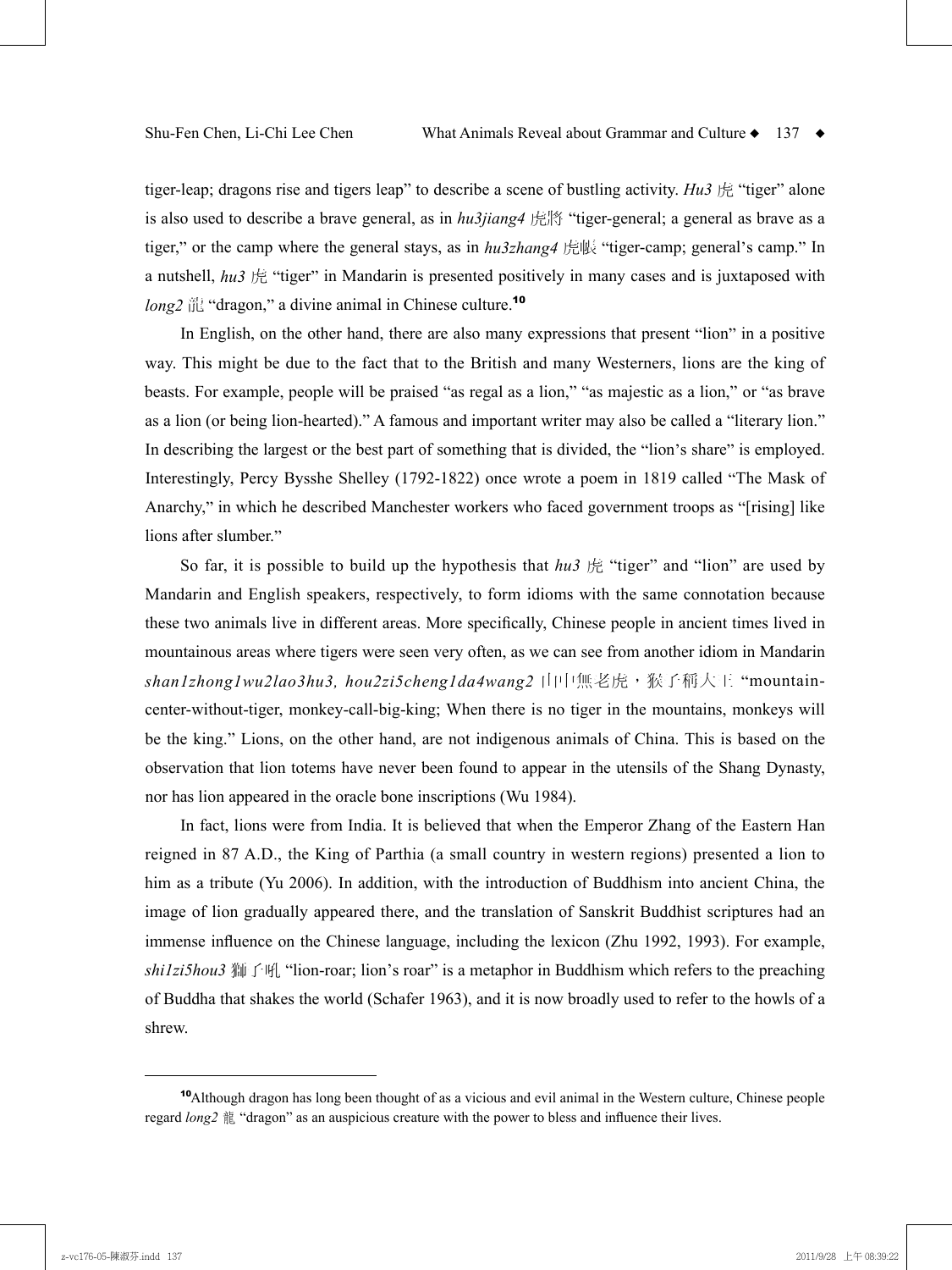Huang (2007) also indicates that although more and more lions were brought into China since the Han Dynasty, most of them were kept in the royal courts and could not be seen by ordinary people. This is evidenced in sculptured stone lions in Chinese culture, which were first used to guard mausoleums and represented by craftsmen in an imaginative way – a hybrid between lions and tigers. This perhaps explains why in Mandarin there are not so many idioms containing lions, since just a few people had the opportunity to see lions and use these animals in their daily verbal interactions. It is also believed that the lions were first brought into England by Romans almost the same time when the lion was first brought into China. Not influenced by Buddhism, the British had chances to see lions, embedded them in idioms, and actually used these idioms in their daily verbal interactions.

While there are many expressions containing *hu3* 虎 "tiger" in Mandarin, there are just a few "tiger" expressions in English. The semantic structure of this animal species is simple in that most English speakers living in Australia, the U.S., and Britain do not have much to do with tigers (Goddard 1998, 246). Hsieh (2006, 2212) also points out that Europe lacks a native tiger species, and in German tiger is sometimes called *das asiatische Raubtier*, which means the "Asian beast of prey." Indeed, language is inseparable from culture, and culture is determined by geographical environment. It cannot be denied that natural environments including geographical positions, climates, ecological conditions, etc. play a contributory role in forming a culture, as well as the language of that culture. As a result, people's special way of living, thinking, and behaving is formed as a side-product of their relationship with the environment and has greatly influenced their use of the language.

## 3.2.2. The Same Animal Metaphor *Gou3* 狗 "Dog" with Different Connotations

Animals in different cultures or regions may be observed in different ways, and the attributes that are used most commonly may differ from one language to another. More specifically, people from different cultures may view the same animal differently. One of the many examples is the famous American rock-and-roll singer Elvis Presley's nickname in Mandarin: *mao1wang2* 貓王 "cat-king; king of cats." According to Hsieh (2006, 2213), Elvis's nickname in Mandarin is not understandable in many cultures. Although "cat" has many semantic molecules in world languages, with some overlapping, only the molecules of "animal, dancing" are used in Mandarin to describe Elvis's dance and longhair style. Besides cats, dogs can also be perceived and interpreted differently by those with different cultural backgrounds. For example, Mandarin and English speakers traditionally have different opinions towards dogs, as we can see below:

1. *Gou3* 狗 "Dog" in Mandarin

(1) Positive: None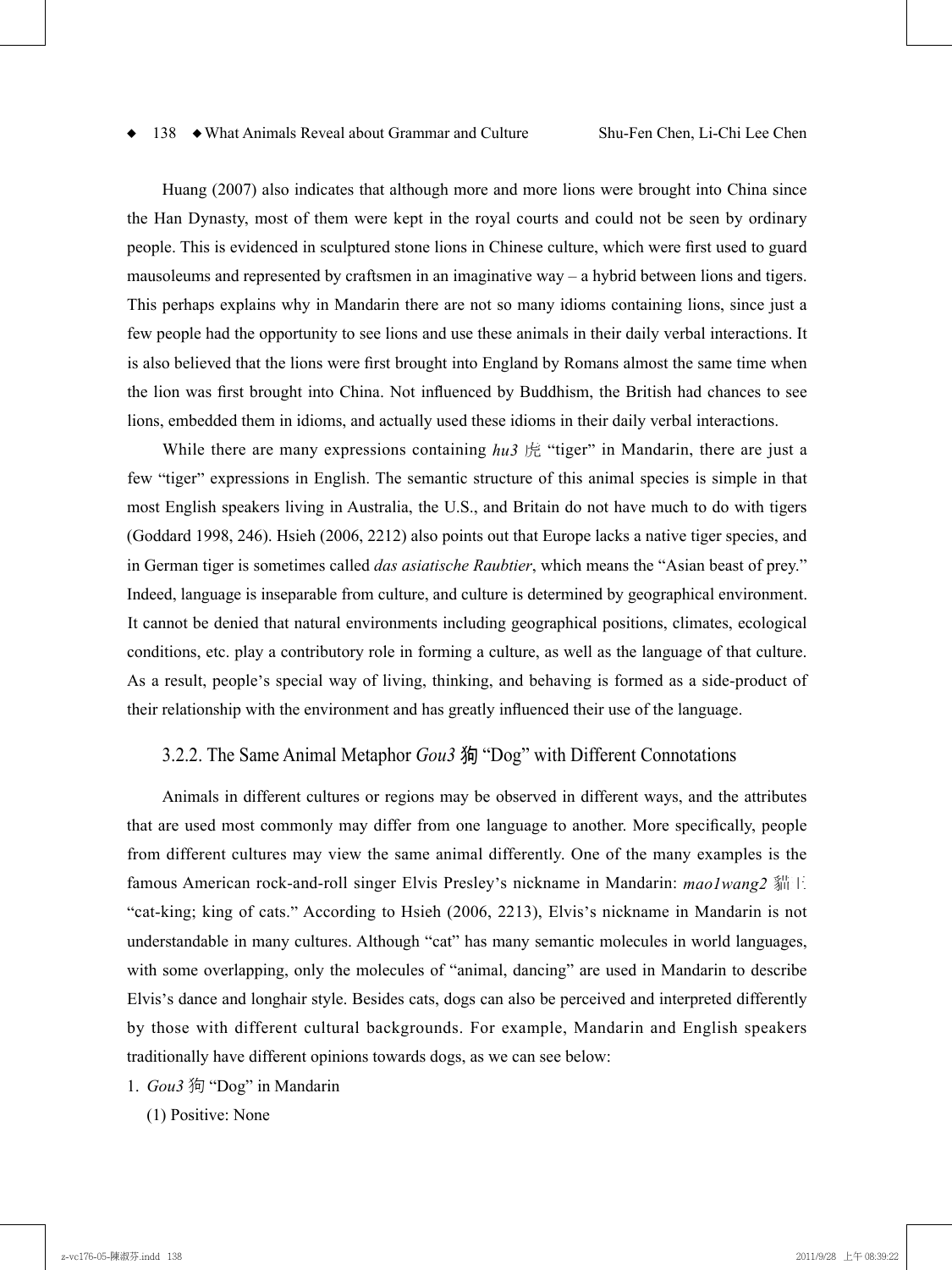- (2) Neutral: None
- (3) Negative:
	- a. *lao3gou3* 老狗 "old-dog; an old dog, referring to a cunning guy"
	- b. *gou3guan1* 狗官 "dog-officer; a dog-like government official, referring to a bad or corrupted government official"
	- c. *gou3ji2tiao4qiang2* 狗急跳牆 "dog-haste-jump-wall; Despair gives courage to a coward."
	- d. *gou3zhang4ren2shi4* 狗仗人勢 "dog-rely-human-force; A dog threatens other people on the strength of its master's power."
	- e. *ji1ming2gou3dao4* 雞鳴狗盜 "chicken-call-dog-steal; to pretend to be chicken and dog to steal"
	- f. *lang2xin1gou3fei4* 狼心狗肺 "wolf-heart-dog-lung; as rapacious as a wolf and savage as a cur"
	- g. *gou3tou2jun1shi1* 狗頭軍師 "dog-head-soldier-teacher; a dog-headed army advisor, referring to someone who is a good-for-nothing advisor"
	- h. *guo3xie3pen1tou2* 狗血噴頭 "dog-blood-spray-head; to spray one's head with a dog's blood, implying a torrent of abuse"
	- i. *gou3yan3kan4ren2du1* 狗眼看人低 "dog-eye-look-human-low; to look down upon people like a dog (damned snobbish)"
	- j. *gou3zui3tu3bu4chu1xiang4ya2* 狗嘴吐不出象牙 "dog-mouth-vomit-not-out-ivory; a dog's mouth (filthy mouth) cannot utter ivory (decent language)"
	- k. *da3luo4shui3gou3* 打落水狗 "beat-drown-dog; to beat the drown dog, implying kicking the man when he is down"
	- l. *gou3gai3bu4liao3chi1shi3* 狗改不了吃屎 "dog-change-not-eat-shit; a dog cannot change the habit of eating shit, implying it is hard to mend one's way"

## 2. "Dog" in English

(1) Positive:

- a. Every dog has his/its day. (i.e., Everyone will get what he deserves.)
- b.Love me, love my dog. (i.e., Accept my friend as yours.)
- c. as faithful as a dog (i.e., very faithful)
- d.top/upper/over dog (i.e., a dominant or victorious person)
- e. big dog (i.e., an important, influential guy)
- f. lucky dog (i.e., a lucky person)
- g.gay dog (i.e., a happy person)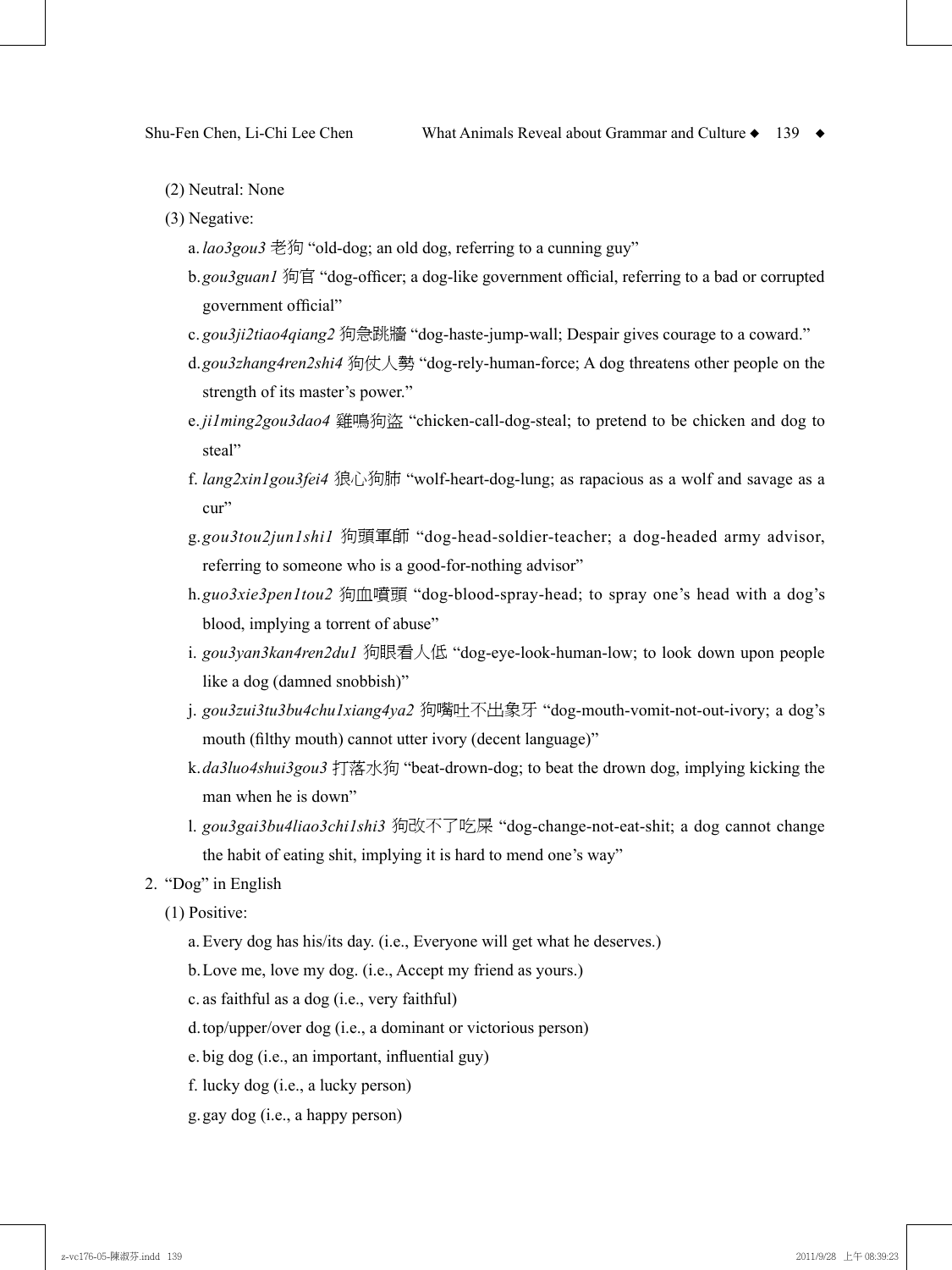h.clever dog (i.e., a clever person)

- i. old dog (i.e., an experienced person)
- j. dog with two tails (i.e., someone who is extremely happy)
- k.to help a lame dog over a stile (i.e., to help a person in trouble)
- l. There is life in the old dog yet. (i.e., old, but healthy and strong)
- m. A good dog deserves a good bone. (i.e., Kind people deserve to be rewarded.)
- n.A living dog is better than a dead lion. (i.e., One should grasp what s/he has already got instead of daydreaming)
- (2) Neutral:
	- a. dog's chance (i.e., less chance)
	- b.Barking dogs seldom bite. (i.e., Those who make loud threats seldom carry them out.)
	- c. He that wants to hang a dog is sure to find a rope. (i.e., to find fault with)
	- d.Give a dog a bad name and hang him. (i.e., to find fault with)
	- e. Let sleeping dogs lie. (i.e., Do not ask for trouble.)
	- f. as sick as a dog (i.e., very sick)
	- g.as clean as a hound's tooth (i.e., very clean)
- (3). Negative:
	- a. dirty dog (i.e., a despicable person)
	- b. bottom/under  $\log^{11}$  (i.e., a person of low status)
	- c. dog-eat-dog (i.e., ready to fight and hurt others to get what one wants)
	- d.to live/lead a dog's life (i.e., to lead a miserable life)
	- e. to go to the dogs (i.e., to deteriorate, to go to ruin)
	- f. to die like a dog (i.e., to die tragically)
	- g.to treat somebody like a dog (i.e., to treat somebody with no respect at all)
	- h. While the dogs growled at each other, the wolves devoured the sheep. (i.e., The third party benefits from the tussle.)
	- i. He that lies down with dogs must rise up with fleas. (i.e., One takes on the color of his/her company.)

From the above, we know that English speakers have a high opinion of dogs and regard them as faithful friends. Thus there are many canine idioms in English, most of which have a commendatory sense and are used to specify human beings. For example, dogs in English are used to describe a

<sup>&</sup>lt;sup>11</sup>The metaphor "under dog" is now usually spelled as a single word "underdog."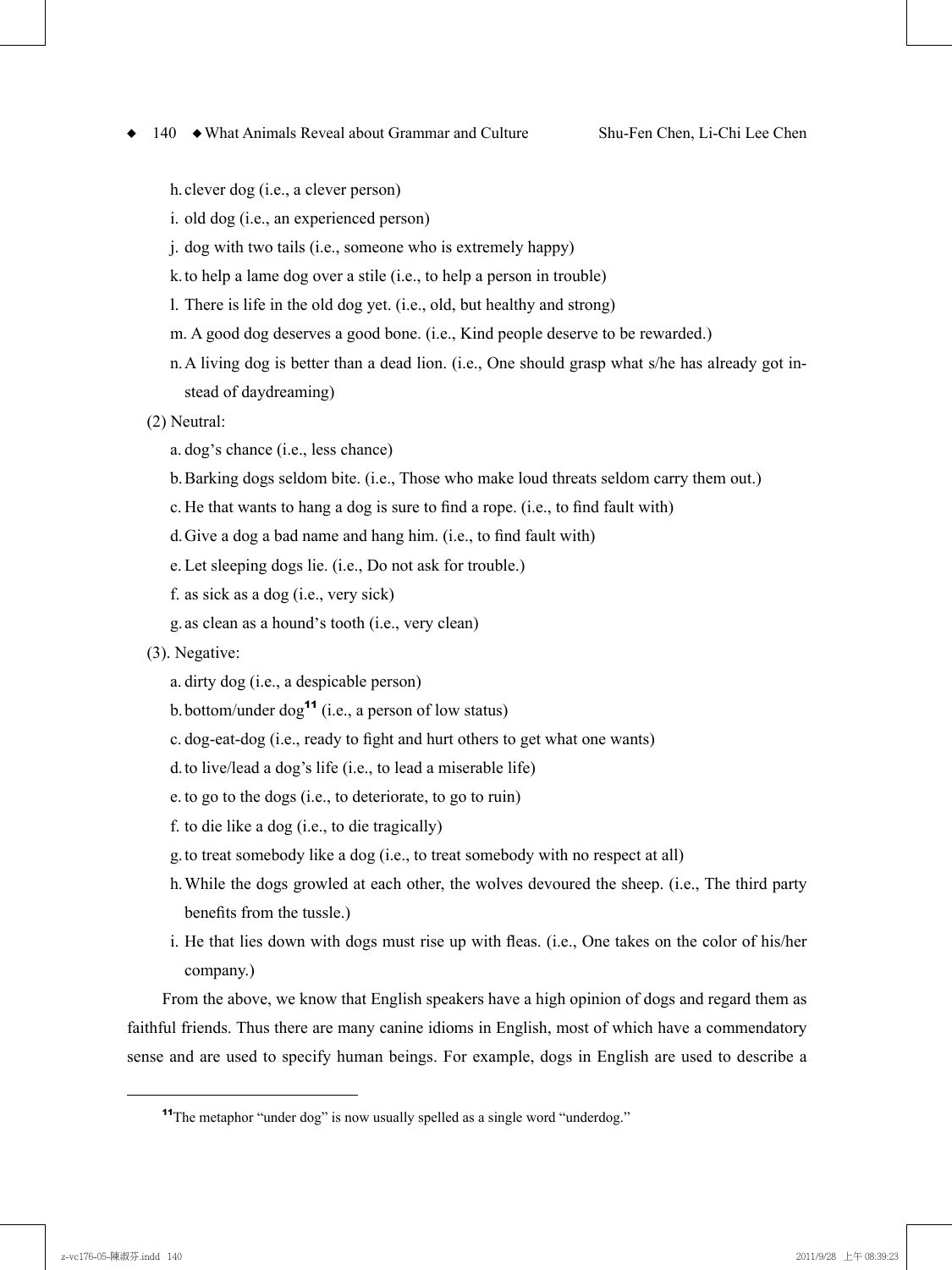lucky person (i.e., lucky dog), an important, influential guy (i.e., big dog), a happy person (i.e., gay dog or dog with two tails), etc. Mandarin speakers, on the other hand, often despise such an animal, and thus a dog is usually associated with a derogatory sense, as we can see in idioms like *gou3zhang4ren2shi4* 狗仗人勢, *lang2xin1gou3fei4* 狼心狗肺, *gou3yan3kan4ren2du1* 狗眼看人低, and so on. Interestingly, both Mandarin and English have expressions that are used to specify people as an old dog, as we can see from the above. Although *lao3gou3* 老狗 in Mandarin literally equals an "old dog" in English, their conversational implicature in both cultures is different. While *lao3gou3* 老狗 in Mandarin refers to a cunning guy, an "old dog" in English refers to an experienced person. Therefore, when one notices the difference, it would be easy for him/her to understand why Chinese people would at first feel insulted for being called an "old dog," even though this address form does not convey any negative meanings in English.

### 3.2.3. Animal Metaphors Reflect Gender Bias

As some animal metaphors are assigned masculinity and others are attached to femininity, animal metaphors reflect gender bias in world languages. Ochs's (1992) viewpoint suggests that gender ideologies can be socialized, supported, and transformed through talk, and in particular, through verbal practices that recur often in the lives of members of social groups. That is, what people say actually reflects what they think, and how they describe one thing in terms of another also represents the way they connect these two things. In Mandarin, for example, metaphors with *hu3* 虎 "tiger" are used to specify both women and men, but in completely different manners. This further reflects gender bias, as we can see in the following:

- 1. Metaphors with *Hu3* 虎 "Tiger" Specifying Women
	- (1)  $mu3la03hu3 \nleftrightarrow \nexists \nexists$  example-tiger; a female tiger, referring to a termagant woman"
	- (2) *hu3gu1po2* 虎姑婆 "tiger-aunt-grandmother; Tiger Granny, referring to an evil woman"
	- (3) *bai2hu3xing1* 白虎星 "white-tiger-star; the White Tiger Star, referring to a woman who brings hard luck or jinx"
- 2. Metaphors with *Hu3* 虎 "Tiger" Specifying Men
	- (1) *hu3jiang4* 虎將 "tiger-general; a general as brave as a tiger"
	- (2) *hu3fu4wu2quan3zi3* 虎父無犬子 "tiger-father-without-dog-son; There will be no laggard among the children of a brave or talented man."

From the above, we can see that metaphors with  $hu3 \nrightarrow \mathbb{R}$  "tiger" in Mandarin can be used to specify both women and men, but these metaphors are used differently. While men are presented positively, as in *hu3jiang4* 虎將 and *hu3fu4wu2quan3zi3* 虎父無犬子, women are specified in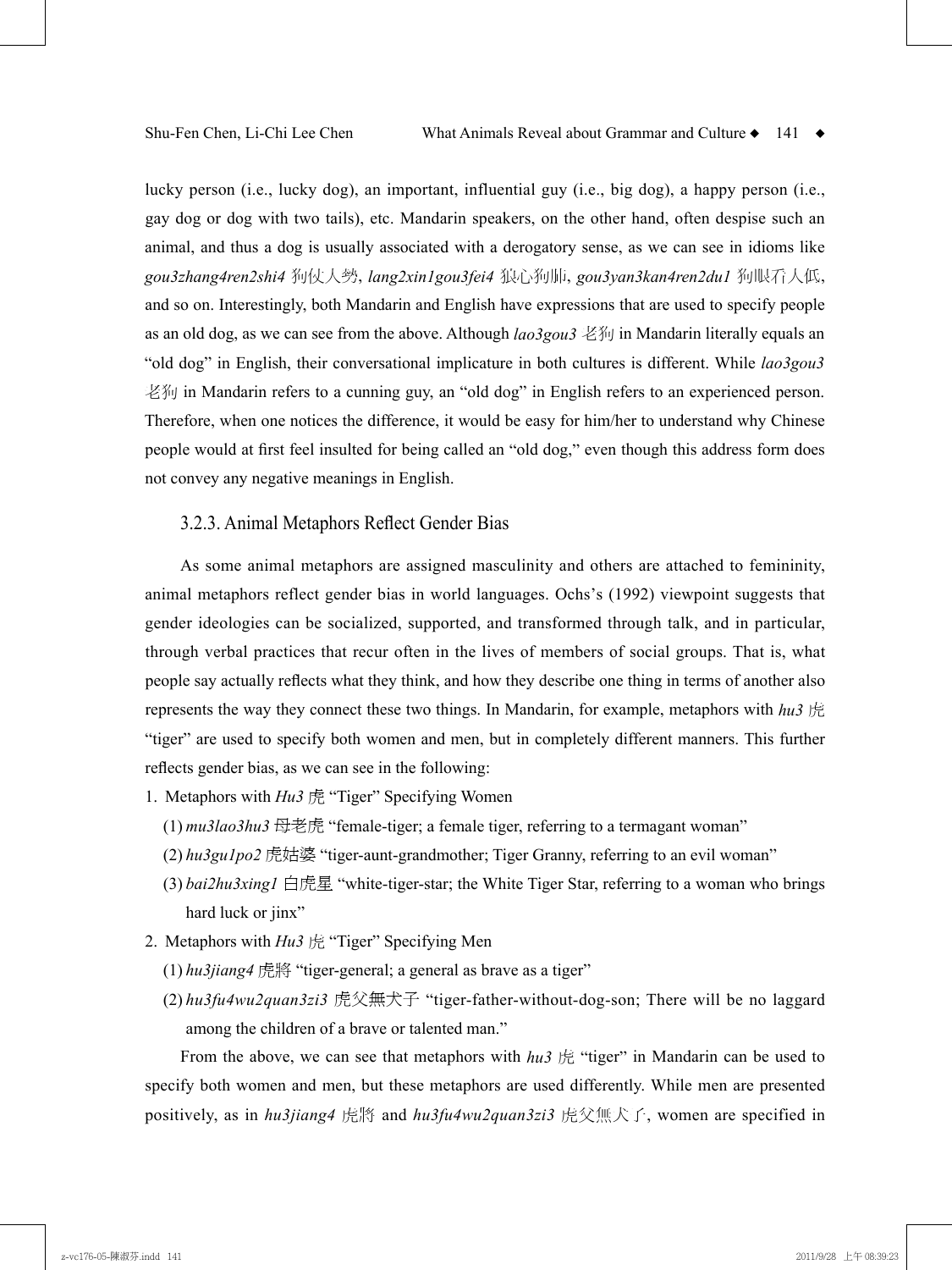a negative way, as in *mu3lao3hu3* 母老虎, *hu3gu1po2* 虎姑婆, and *bai2hu3xing1* 白虎星. The semantic molecules applied to the above metaphors may include ANIMAL, POWERFUL, and VIOLENT, which are supposed to be men's characteristics, not women's. It is because in traditional Chinese culture influenced by the philosophy of Confucianism, a good Chinese woman should obey the Three Obediences and Four Virtues<sup>12</sup> and should not act like men. As Spender (1998, 17) observes, "[t]he word for women assumed negative connotations even where it designated the same state of condition as it did for men.... The only variable is that of sex and this variable is crucial to the semantic system." Indeed, words which are associated with women are likely to become pejorative. More specifically, words marked female are marked negative, which is what Schulz (1975) refers to as semantic derogation of women.<sup>13</sup>

Dog metaphors also exist in both cultures, and they are frequently used to specify women and men, as we can see below:

- 1. Dog Metaphors in Mandarin
	- (1) Metaphors Specifying Women
		- a.  $mu3gou3 \nleftrightarrow$  "female-dog; a female dog, bitch"
	- (2) Metaphors Specifying Men
		- a. *xiao3lang2gou3* 小狼狗 "little-wolf-dog; a man kept by a rich woman"
		- b. *hu3fu4wu2quan3zi3* 虎父無犬子 "tiger-father-without-dog-son; There will be no laggard among the children of a brave or talented man."
- 2. Dog Metaphors in English
	- (1) Metaphors Specifying Women
		- a. bitch (i.e., an address form used to insult women)
		- b. son of bitch (i.e., an address form used to insult a guy)
	- (2) Metaphors Specifying Men
		- a. big dog (i.e., an important, influential guy)

As discussed in Section 3.2.2., although dogs are said to be faithful friends of human beings

<sup>&</sup>lt;sup>12</sup>The Three Obediences require that a woman obey the father before marriage, obey the husband after marriage, and answer to the son after the death of her husband. The Four Virtues include attention to criteria that women have to meet to be "virtuous": morality, skill in handicrafts, appearance, and propriety in speech (Rubinstein 2004, 252).

<sup>&</sup>lt;sup>13</sup>Also see Pauwels (2003) and Wareing (2004) for the semantic derogation of women. According to Wareing (2004, 80-82), the term "semantic derogation" can be defined as "[the] process of words which refer to women acquiring demeaning or sexual connotations," as in some English terms (e.g., gentleman or lord vs. lady; master vs. mistress; sir vs. madam; bachelor vs. spinster or old maid). Pauwels (2003, 567) also discusses this term from the feminist perspectives and indicates that as "women [are now] in the new roles or critical linguistic commentators, norm-breakers, and norm makers," the awareness of gender bias in language has been raised.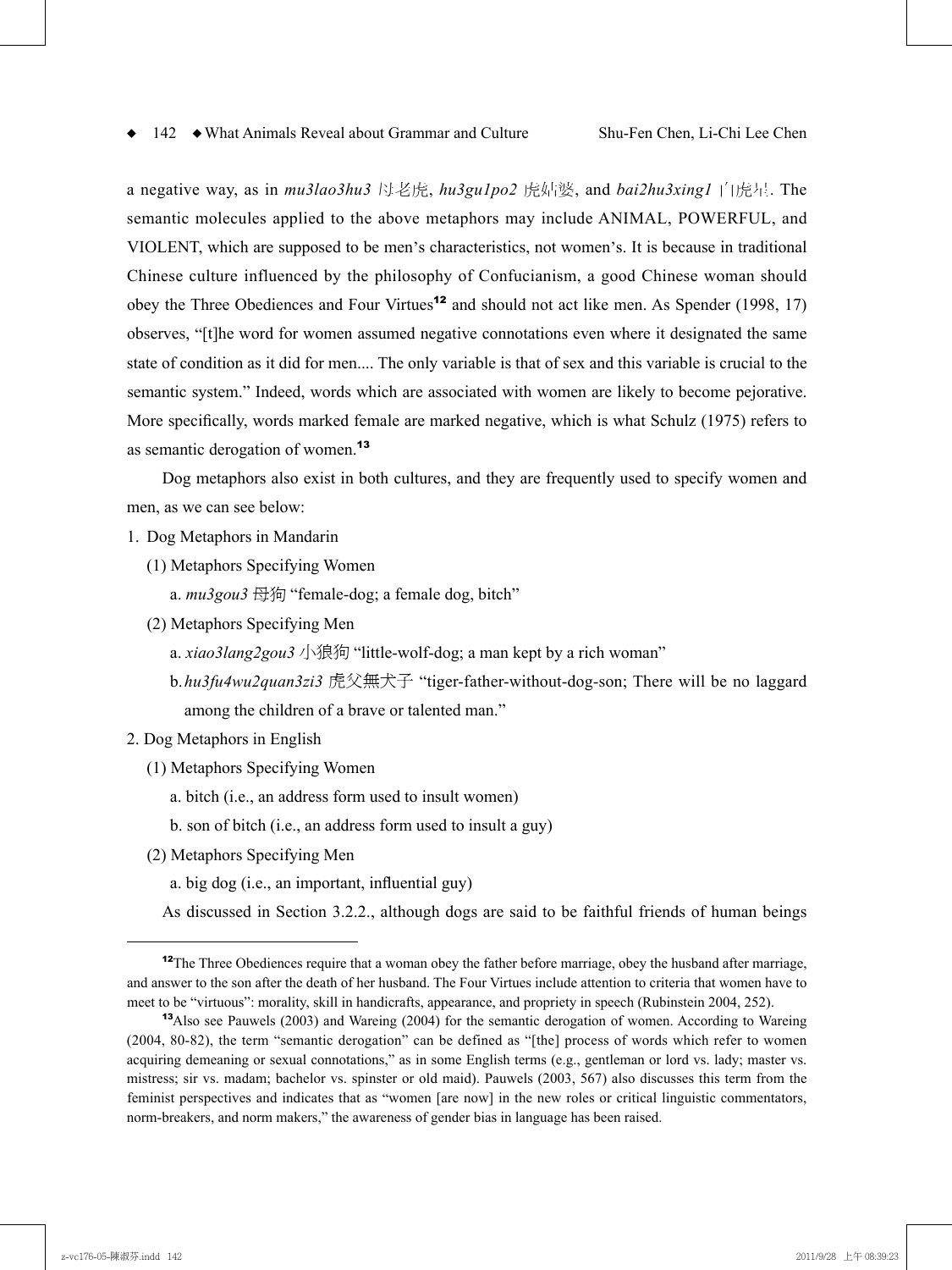in both cultures, idioms or fixed expressions containing them in Mandarin never convey positive meanings, and therefore dogs are usually associated with a derogatory sense. Dogs when used to specify people in Mandarin, not surprisingly, are always negative. For example, *mu3gou3* 母狗 is used to insult a woman, and  $xiao3lang2gou3$   $\sqrt{3}$  is used to refer to a man kept by a rich woman like a toy boy. Even the idiom *hu3fu4wu2quan3zi3* 虎父無犬子 shows that someone described as a dog is a laggard. In English, on the other hand, dogs are used negatively to present women as in a "bitch," while they can present men positively as in a "big dog." Interestingly, while the expression "son of bitch" is used to indirectly attack the interlocutor (i.e., son, the male one), this expression directly insults the mother of the interlocutor (i.e., bitch, the female one). There is also a similar expression in Mandarin, *gou3yang3de* 狗養的 "dog-feed; someone kept by a dog." This expression does not reflect gender bias in that *gou3* 狗 "dog" in this expression may refer to the interlocutor's boss, as we can also see from another expression in Mandarin, *zou3gou3* 走狗 "walk-dog; a lackey, a servile follower," which is like the word "jackal" in English.

Bird metaphors are also used to specify women and men in both cultures and further reflect gender bias. In other words, bird metaphors are more frequently used to specify women in a negative manner, than to specify men. These metaphors are shown below:

#### 1. Bird Metaphors in Mandarin

(1) Metaphors Specifying Women

- a. *ji1* 雞 "chicken; a female prostitute"
- b. *ye3ji1* 野雞 "wild-chicken; a streetwalker"
- c. *ji1po2* 雞婆 "chicken-grandmother; to be a busybody"<sup>14</sup>
- d. *pin4ji1si1chen2* 牝雞司晨 "hen-[cry cock-a-doodle-doo]; a hen trying to cry cock-a- doodle-doo"
- e. *liu2ying1* 流鶯 "drift-canary; a streetwalker"
- f. *lao3bao3* 老鴇 "old-bustard; a woman running a brothel"
- g. *hai3ou1* 海鷗 "seagull; a woman frequently having sex with men"<sup>15</sup>
- (2) Metaphors Specifying Men
	- a. *ya1* 鴨 "duck; a male prostitute"<sup>16</sup>
	- b. *cai4niao3* 菜鳥 "vegetable-bird; a new prisoner, a newcomer"
- 2. Bird Metaphors in English

<sup>14</sup>*Ji1po2* 雞婆 in prison argot refers to a female drug addict.

<sup>&</sup>lt;sup>15</sup>This metaphor is from prison discourse.

**<sup>&</sup>lt;sup>16</sup>***Niu2lang2* 牛郎 "cattle-man; a male prostitute" is another expression used to specify male sex workers.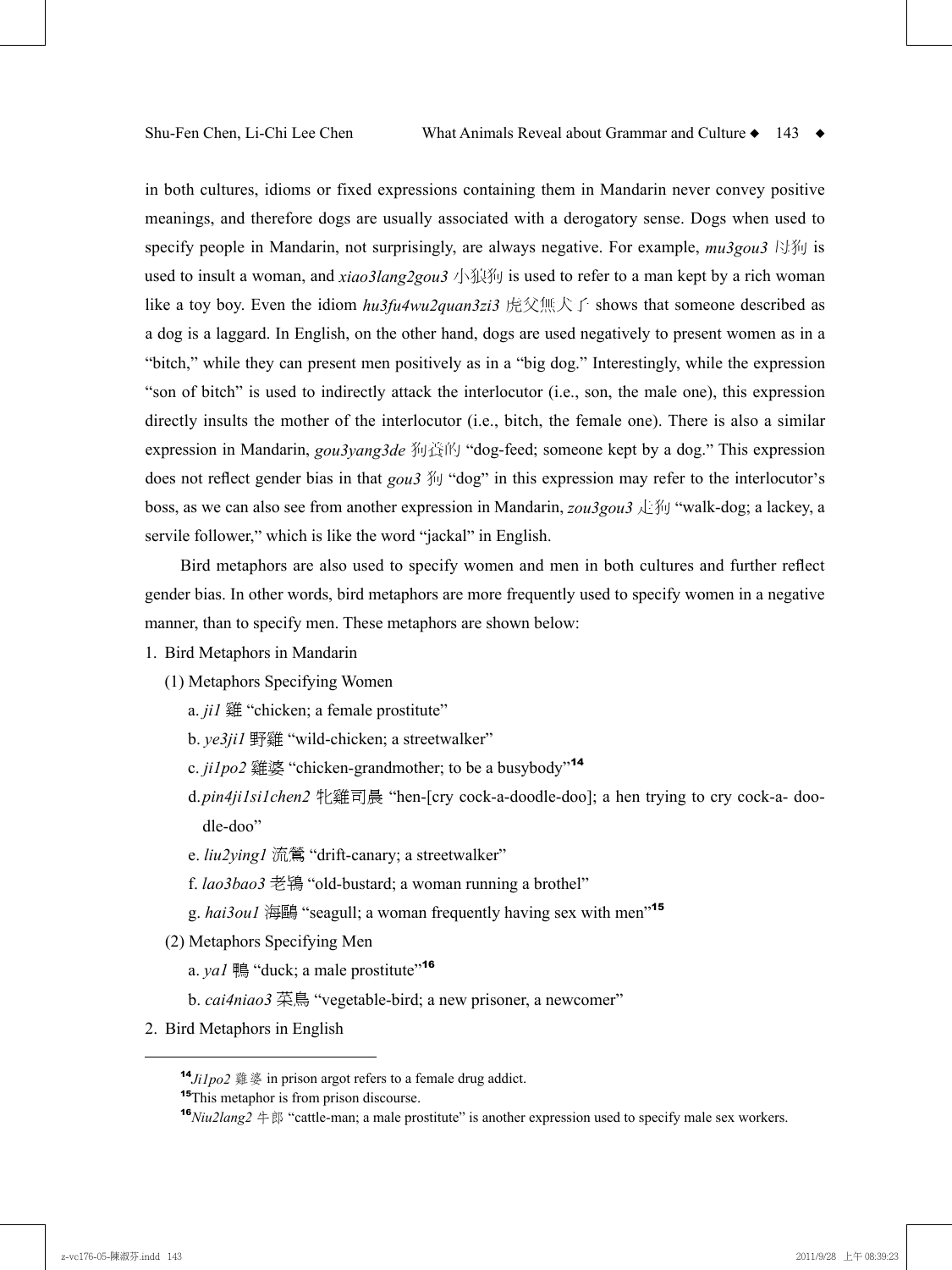(1) Metaphors Specifying Women

- a. hen (i.e., a middle-aged woman who likes to make a fuss)
- b. hen party (i.e., a party for women exclusively)
- c. henpecked (i.e., a man continually nagged by his wife and completely obedient to her)
- d. chick (i.e., a young woman)
- e. pigeon (i.e., a woman or girl who is easy to be deceived)
- (2) Metaphors Specifying Men: none

As we can see from the above, bird metaphors in Mandarin are frequently used to specify female sex workers or women who behave in a riotous, disorderly, and indecent manner. These metaphors are *ji1* 雞, *ye3ji1* 野雞, *liu2ying1* 流鶯, *lao3bao3* 老鴇, and *hai3ou1* 海鷗. However, there is only one found to specify male sex workers (i.e., *ya1* 鴨). The expression *pin4ji1si1chen2* 牝雞司晨 in Mandarin is also used to deride a husband whose wife is the head of the family. In English, women are also presented as birds, more specifically as hens. The party held for women exclusively is called a hen party, and a man continually nagged by his wife and completely obedient to her is described as being henpecked.

Interestingly, the way in which women are characterized as animals also reflects men's various perspectives towards them, as we can see below:

1. Animal Metaphors Specifying Women in Mandarin:

- $(1)$  *ma3zi5*  $\overline{H}$   $\overline{f}$  "horse-suffix; one's girlfriend"
- (2) *zheng4ma3*  $\overline{F}$   $\overline{F}$  "square-horse; a beautiful woman"
- (3) *diao4ma3zi5* 釣馬子 "hook-horse-suffix; to deceive a woman"
- (4) *hu2li2jing1* 狐狸精 "fox-spirit; a seductive woman"
- (5) *xiao3ye3mao1* 小野貓 "little-wild-cat; a pussycat, referring to a sexy woman"
- (6) *he2dong1shi1hou3* 河東獅吼 "river-east-lion-roar; a jealous wife who howls at her husband"
- (7) *she2xie1mei3ren2* 蛇蠍美人 "snake-scorpion-beauty; a beautiful but ruthless woman"
- 2. Animal Metaphors Specifying Women in English:
	- (1) bat (i.e., a female prostitute)
	- (2) alley cat (i.e., a female streetwalker)
	- (3) cathouse (i.e., a brothel)
	- (4) sex-kitten (i.e., a sexy woman)
	- (5) puss (i.e., a little woman or little girl)
	- (6) shrew (i.e., a bad-tempered, vicious woman)
	- (7) cow (i.e., a sloppy, fat woman)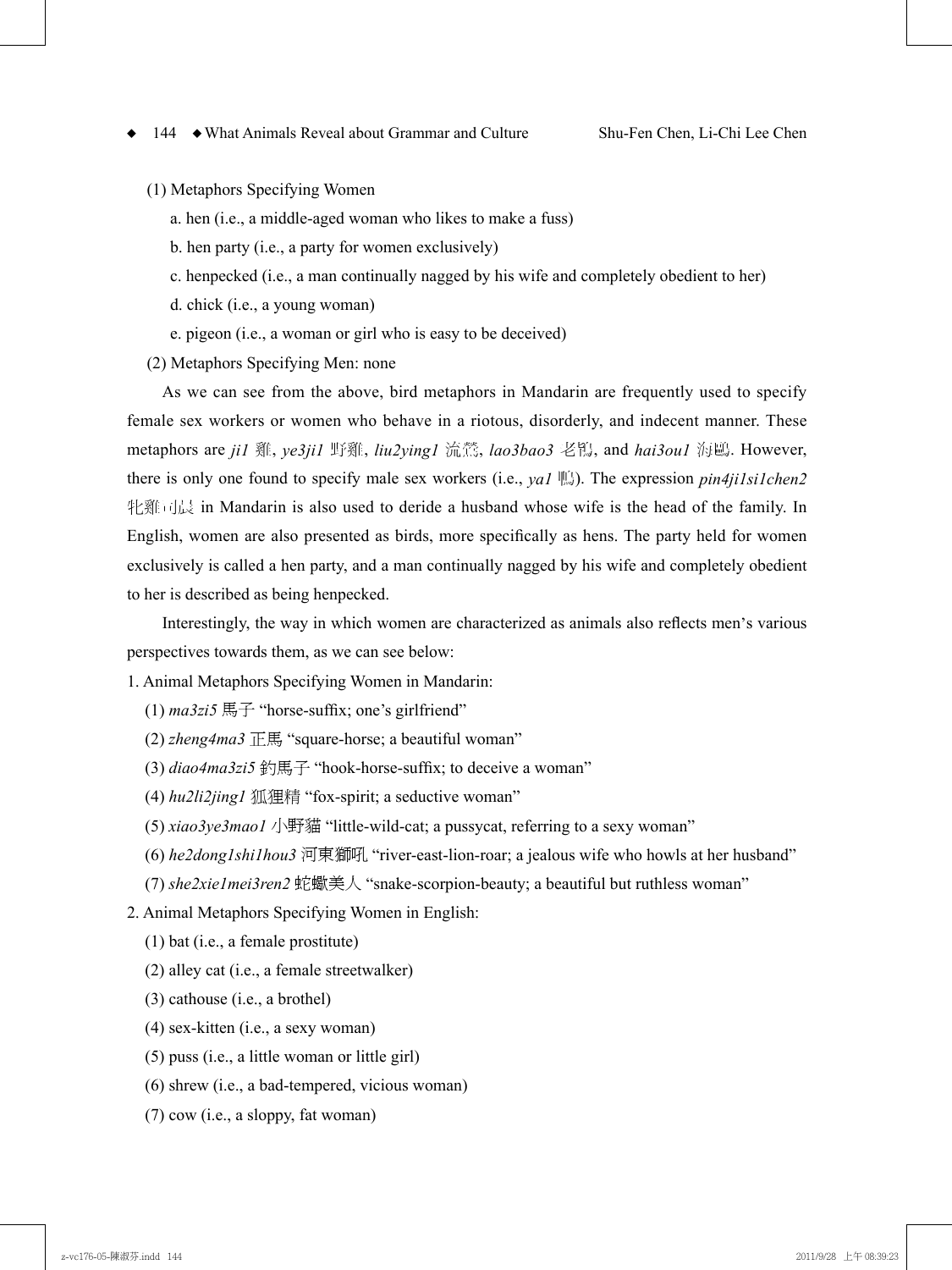- (8) filly (i.e., an active little woman)
- (9) fox (i.e., a tempting woman)
- (10) vixen (i.e., a bad-tempered woman)
- (11) bunny (i.e., a tempting woman)
- (12) bunny girl (i.e., a women's image from the Playboy magazine)

From the above, we know that women are frequently depicted as cats in both cultures. In Mandarin, for example, a sexy, beautiful woman may be called *xiao3ye3mao1* 小野貓. In English, on the other hand, a "sex-kitten" is used for the same semantic meaning. A female streetwalker may be referred to as an "alley cat," and a brothel may be called a "cathouse." In addition, the pronoun "she" is often used to refer to a cat, even when its sex is unknown. As Goddard (1998, 250) concludes, "[t]he association between cats and `femininity,' in my view, tells us as much (or more) about traditional attitudes towards women as it does about cats." The cat metaphors and other metaphors listed above show how women are viewed. Indeed, women in people's eyes (perhaps in men's eyes only) can be categorized as different groups of animals. As observed by Whaley and Antonelli (1983), women are frequently depicted as animals, more specifically as pets (e.g., sex-kitten), pests (e.g., bitch), cattle (e.g., cow), and wild animals (e.g., bunnies and foxes).

While animal metaphors used to specify women are often concerned with women's outward looks or their attraction to men, such as sexiness, those used to specify men are often concerned with men's manhood and how they are attracted to women. Some of these metaphors are shown below:

1. Animal Metaphors Specifying Men in Mandarin:

- (1) *zhu1ge1* 豬哥 "pig-elder brother; to be lustful"
- (2) *ai3luo2zi5* 矮騾子 "short-mule; a hooligan"
- 2. Animal Metaphors Specifying Men in English:
	- (1) bull session (i.e., men's talk)
	- (2) stag (i.e., a man who goes to a social gathering alone)
	- (3) stag party (i.e., a party for men exclusively)
	- (4) calf (i.e., a young man, dumb guy)
	- (5) ox (i.e., a dumb guy)
	- (6) goat (i.e., a lustful man)
	- (7) stud, studhorse (i.e., a manly man)
	- (8) wolf calling/whistling (i.e., men greeting or complimenting women)

The above metaphors show that in English men are often described as embodying characteristics of the bull, stag, calf, ox, or studhorse. All these animals are strong and are therefore connected to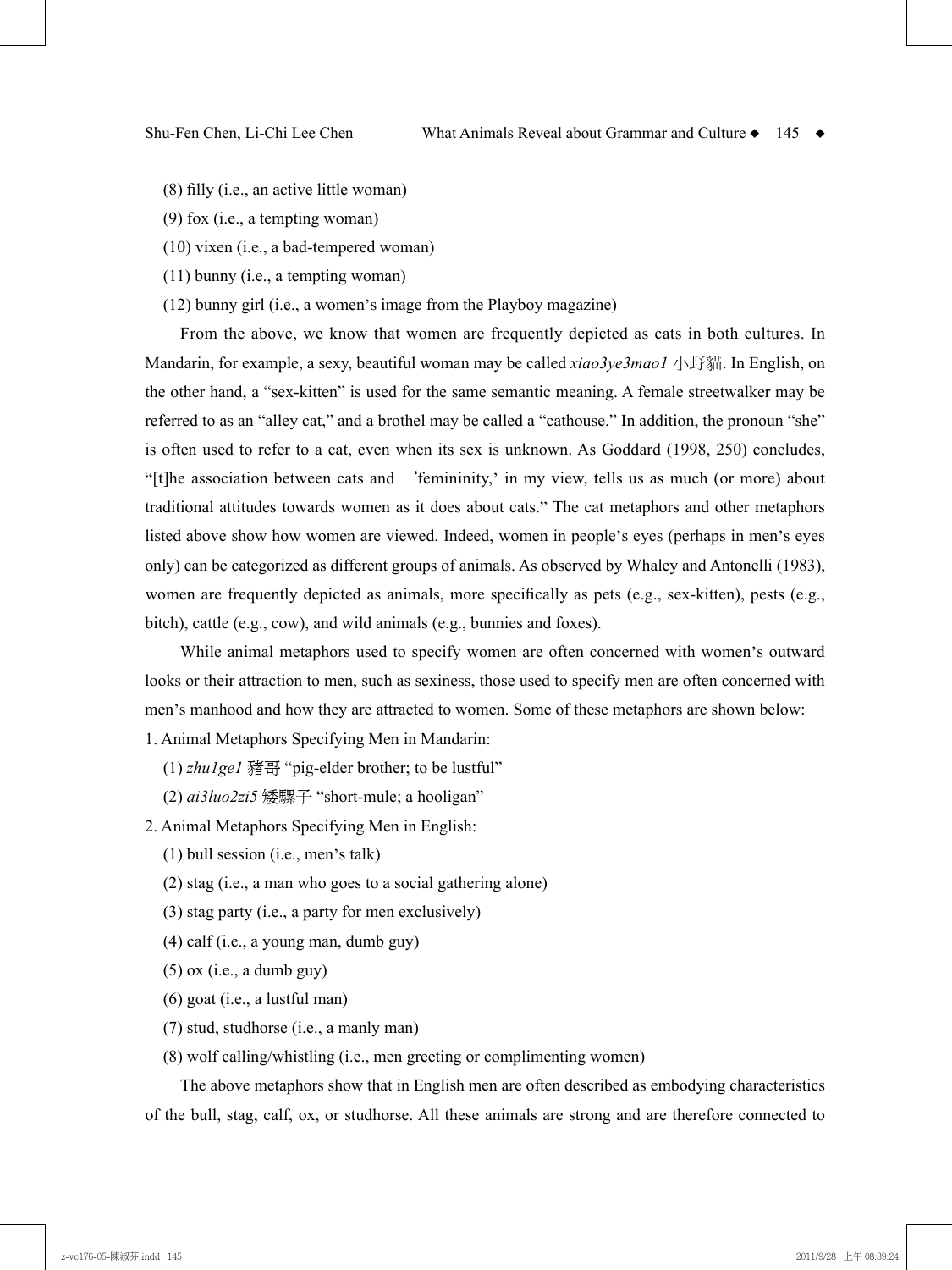men's manhood. It is also interesting to note that some of the above metaphors are used to describe how men are attracted to women. In Mandarin, for example, an amorist may be called *zhu1ge1* 豬 哥. In English, a lustful man is described as a goat, and the act that men greeting or complimenting women is wolf calling or wolf whistling.

# 4. Conclusion

In Section 3.1., we have observed that animal terms in Mandarin and English can be used as denominal verbs. While some verbs containing animal species are used without any prejudice against animals, most of them put animals in a negative manner (e.g., *zhu1ge1* 豬哥 in Mandarin vs. "*pig* at the dinner-table" in English).

Animal metaphors also reflect the cultural heritage. For instance, English animal metaphors come from the Bible, Greek mythology, and Western literary works (e.g., Aesop's Fables, Shakespeare's opera, etc.). On the other hand, most animal metaphors in Mandarin come from the Chinese folk stories, myth, and legends. Even though both languages are culture-specific, there are still some pairs of idioms, phrases, or expressions that apply analogous strategies to create similar figurative readings that employ different animal metaphors as their sources (e.g.,  $niu2 \nightharpoonup$  "cattle" in Mandarin vs. "horse" in English; *hu3* 虎 "tiger" in Mandarin vs. "lion" in English), as illustrated in Section 3.2.1.

Our findings also show that people from different cultures may view the same animal differently. As we have discussed in Section 3.2.2., while English speakers have a high opinion of dogs, Mandarin speakers despise such animals. This is further reflected in the idioms in the two languages (e.g., Mandarin *lao3gou3* 老狗 vs. English "old dog").

We have also observed that animal metaphors may reflect gender bias. From our discussion in Section 3.2.3., we have good grounds for thinking that metaphorical animal terms or expressions for human beings, especially for women, are often insulting or belittling (e.g., *mu3gou3* 母狗 in Mandarin vs. "bitch" in English). Even the same animal used to specify women and men is viewed differently (e.g., *mu3lao3hu3* 母老虎 vs. *hu3jiang4* 虎將 in Mandarin).

As pointed out by Lakoff and Johnson (1980), how we think or act is basically metaphorical in nature. For the ease of understanding, we use animal metaphors to characterize human beings, as well as nonhuman entities, in terms of animal characteristics and activities. In a nutshell, we can say with fair certainty that animal metaphors embedded in phrases, idioms, slang, proverbs, allusions, habitual collocations, and so on reflect not only the cultural heritage, but also the grammar. The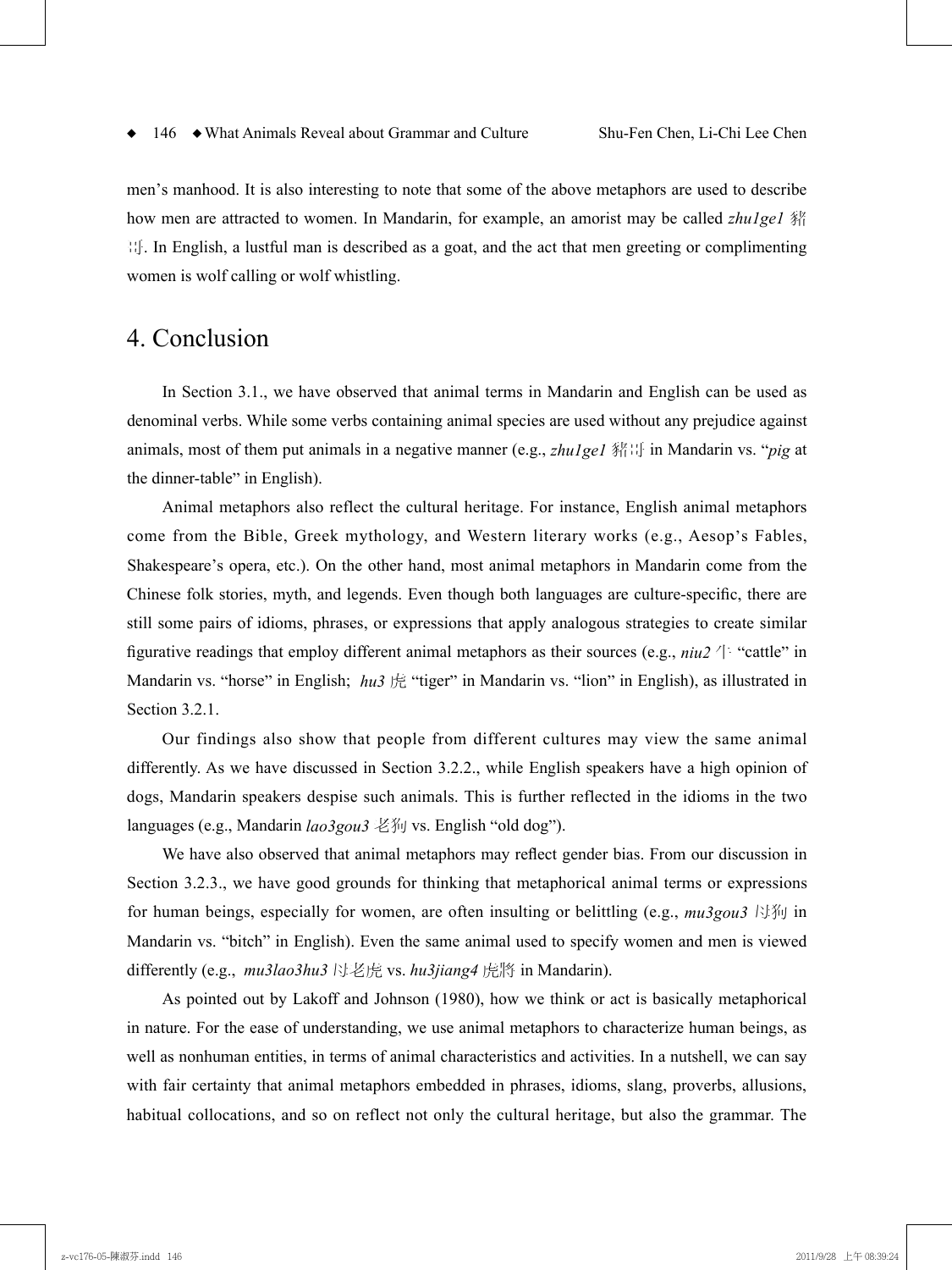grammar further reflects people's perspectives towards animals.

Finally, we hope our study of animal metaphors in English and Mandarin can help Englishspeaking learners of Mandarin to make their learning smoother. Deignan, Gabryś, and Solska (1997) explore the pedagogical use of metaphor awareness to facilitate foreign language learning. Low (1988) argues for the important role of metaphor in language teaching, and the "metaphoric competence" should be developed by students. They believe that students can achieve more if they are taught to use conceptual metaphors consciously. We are sure that studying cross-cultural patterns in animal metaphors can provide invaluable insights into how the mind works.

# Acknowledgements

An earlier version of this paper was presented at the 2nd International Conference on Language and Communication: Dynamism of Language and Communication in Society, Bangkok, Thailand, August 5-6, 2010. We appreciate comments from the participants at the conference and also wish to thank the anonymous reviewers for their constructive suggestions. Their comments and suggestions have been well taken in revising this paper for publication. All honors belong to them, and all errors are our own responsibility.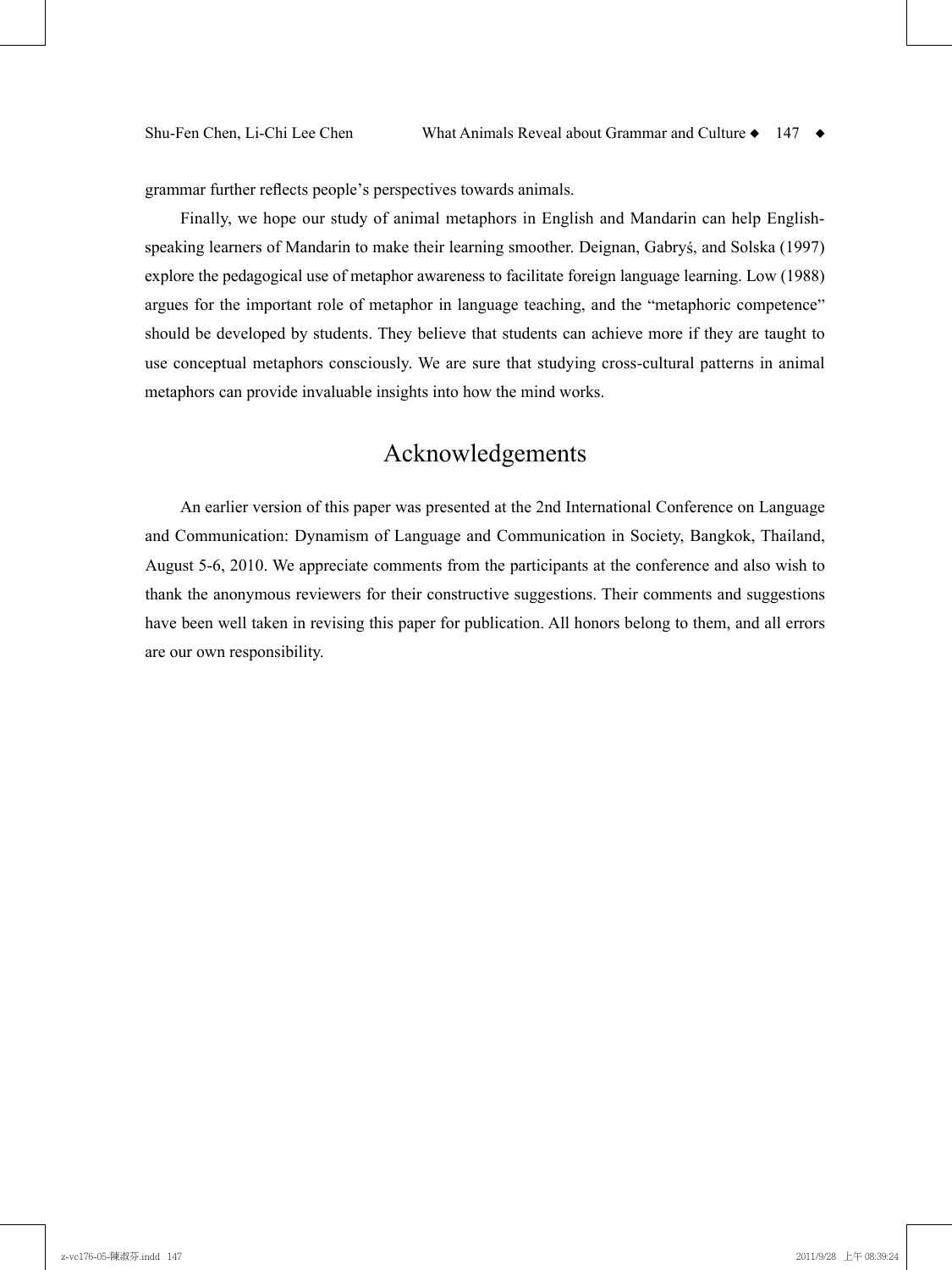## References

- Clark, Eve V. and Herbert H. Clark. "When Nouns Surface as Verbs," *Language,* 55.4 (1979): 767- 811.
- Deignan, Alice. *Metaphor and Corpus Linguistics* (Amsterdam: John Benjamins, 2005).
- Deignan, Alice, Danuta Gabryś, and Agnieszka Solska. "Teaching English Metaphors Using Cross-Linguistic Awareness-Raising Activities," *ELT Journal,* 51.4 (1997): 352-260.
- Dowker, Ann. "Young Children's and Adults' Use of Figurative Language: How Important Are Cultural and Linguistic Influences?" in *Polysemy: Flexible Patterns of Meaning in Mind and Language*, eds. Brigitte Nerlich et al. (Berlin: Mouton de Gruyter, 2003), 317-332.
- Fei, Jia. "Metaphor and Cross-Cultural Communication," *US-China Foreign Language,* 3.5 (2005): 29-32.
- Fontecha, Almudena Fernández and Rosa María Jiménez Catalán. "Semantic Derogation in Animal Metaphor: A Contrastive-Cognitive Analysis of Two Male/Female Examples in English and Spanish," *Journal of Pragmatics,* 35 (2003): 771-797.
- Garrison, Jeff and Masahiko Goshi. *Animal Idioms* (Tokyo: Kodansha International, 1996).
- Goatly, Andrew. *The Language of Metaphors* (London: Routledge, 1997).
- Goddard, Cliff. *Semantic Analysis: A Practical Introduction* (New York: Oxford University Press, 1998).
- Grice, Herbert Paul. "Logic and Conversation," in *Syntax and Semantics Vol. 3: Speech Acts*, eds. Cole, Peter and Jerry L. Morgan (New York: Academic Press, 1975), 41-58.
- Halupka-Rešetar, Sabina and Biljana Radić. "Animal Names Used in Addressing People in Serbian," *Journal of Pragmatics,* 35 (2003): 1891-1902.
- Hopper, Paul J. and Sandra A. Thompson. "The Discourse Basis for Lexical Categories in Universal Grammar," *Language,* 60 (1984): 703-752.
- Hsieh, Shelley Ching-Yu. "A Corpus-Based Study on Animal Expressions in Mandarin Chinese and German," *Journal of Pragmatics,* 38 (2006): 2206-2222.
- Huang, Hui-Wen. "A Preliminary Study of the Evolution in the Artistic Styles of Stone Lions in Taiwan before 1945" (M.A. thesis, National Cheng Kung University, 2007).

Kövecses, Zoltán. *Metaphor: A Practical Introduction* (Oxford: Oxford University Press, 2002).

Kövecses, Zoltán. "Language, Figurative Thought, and Cross-Cultural Comparison," *Metaphor and Symbol,* 18.4 (2003): 311-320.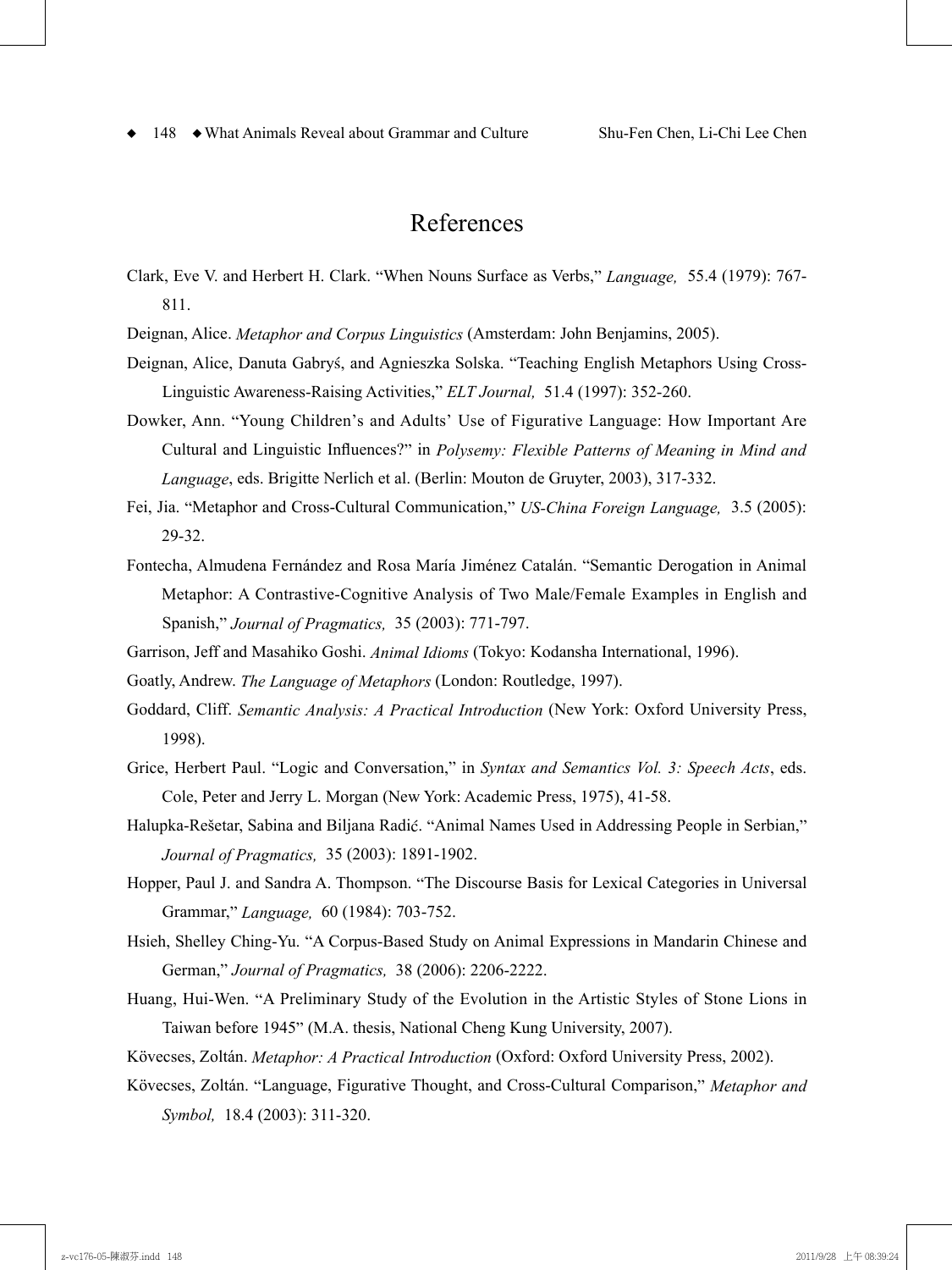- Kuo, Sai-Hua. "You're a Little Rabbit in a Pack of Foxes: Animal Metaphors in Chinese Political Discourse," *Journal of Chinese Linguistics,* 31.1 (2003): 72-100.
- Lakoff, George. "The Contemporary Theory of Metaphor," in *Metaphor and Thought*, ed. Andrew Ortony (New York: Cambridge University Press, 1993), 202-251.
- Lakoff, George and Mark Johnson. *Metaphors We Live By* (Chicago: The University of Chicago Press, 1980).
- Lakoff, George and Mark Turner. *More Than Cool Reason: A Field Guide to Poetic Metaphor*  (Chicago: The University of Chicago Press, 1989).
- Littlemore, Jeannette. "The Use of Metaphor in University Lectures and the Problems That It Causes for Overseas Students," *Teaching in Higher Education,* 6 (2001): 333-351.
- Littlemore, Jeannette. "The Effect of Cultural Background on Metaphor Interpretation," *Metaphor and Symbol,* 18.4 (2003): 273-288.
- Low, Graham D. "On Teaching Metaphor," *Applied Linguistics,* 9.2 (1988): 125-147.
- Lyman, Darryl. *The Animal Things We Say* (Middle Village, New Hersey: Jonathan David, 1983).
- Martsa, Sándor. "On Exploring the Conceptual Structure of Folk Knowledge: The Case of Animal Terms," *Linguistica e Filologia,* 9 (1999): 73-87.
- Morgan, Jerry L. "Two Types of Convention in Indirect Speech Acts," in *Syntax and Semantics Vol. 9: Pragmatics*, ed. Peter Cole (New York: Academic Press, 1978), 261-280.
- Ochs, Elinor. "Indexing Gender," in *Rethinking Context: Language as an Interactive Phenomenon*, eds. Duranti, Alessandro and Charles Goodwin (Cambridge: Cambridge University Press, 1992), 335-358.
- Pauwels, Anne. "Linguistic Sexism and Feminist Linguistic Activism," in *The Handbook of Language and Gender*, eds. Holmes, Janet and Miriam Meyerhoff (Malden: Blackwell, 2003), 550-554.
- Rubinstein, Murray. "Lu Hsiu-Lien and the Origins of Taiwanese Feminism, 1944-1977," in *Women in the New Taiwan: Gender Roles and Gender Consciousness in a Changing Society*, eds. Farris, Catherine, Anru Lee, and Murray Rubinstein (New York: M.E. Sharpe, 2004), 244-277.
- Schafer, Edward H. *The Golden Peaches of Samarkand: A Study of T*'*ang Exotics* (Berkeley: The University of California Press, 1963).
- Schulz, Muriel. "The Semantic Derogation of Women," in *Language and Sex: Difference and Dominance*, eds. Thorne, Barrie and Nancy Henley (Rowley, Massachusetts: Newbury House, 1975), 64-75.
- Si, Xianzhu. "Yinghan Mingzhuan Dongci Bijiao Yanjiu (A Comparative Study of Denominal Verbs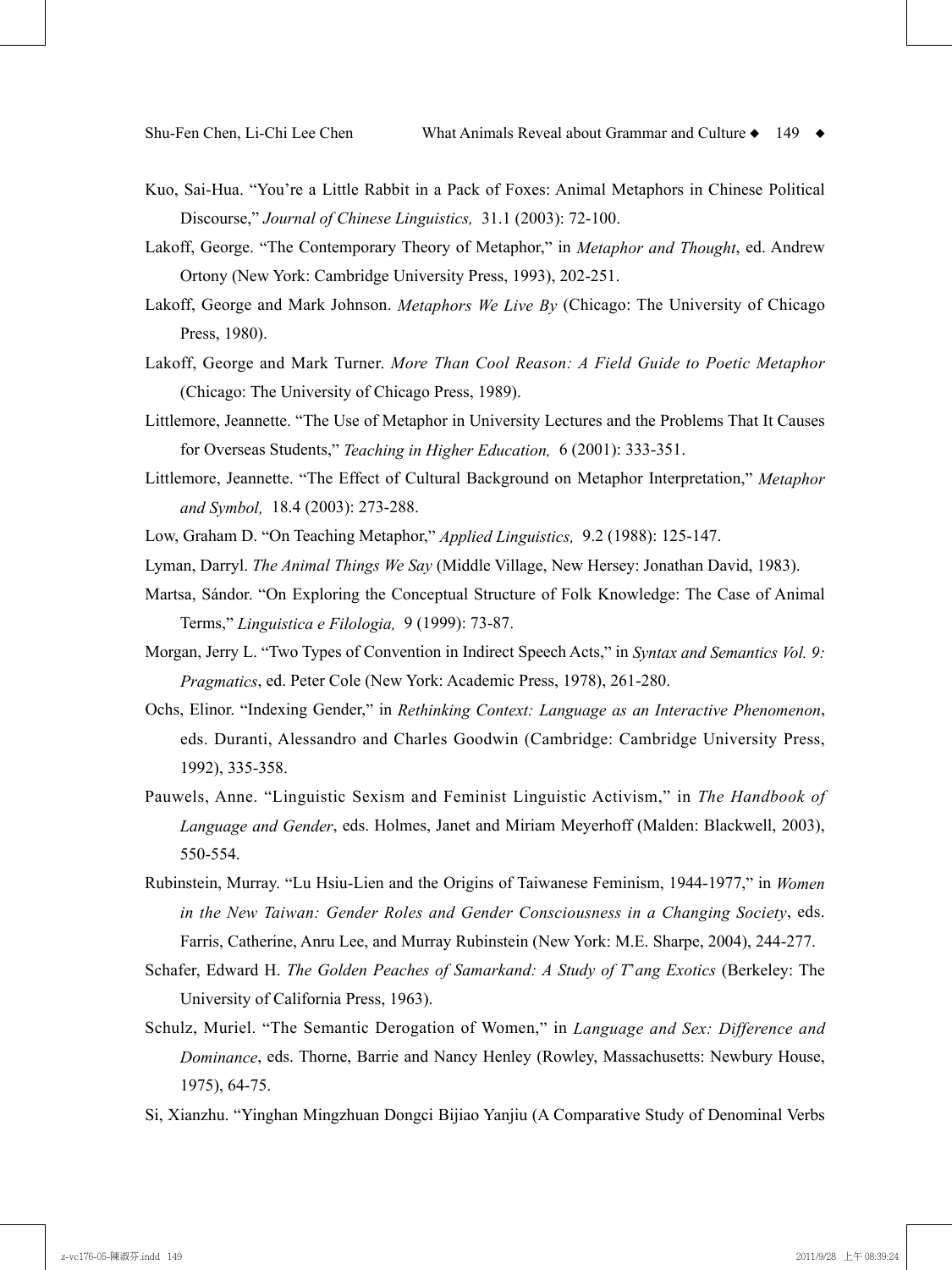in English and Chinese)," *Foreign Languages,* 3 (1996): 54-58.

Spender, Dale. *Man Made Language* (London: Pandora Press, 1998).

- Tai, James Hao-Yi. "Category Shifts and Word Formation Redundancy Rules in Chinese," in *Chinese Language and Linguistics III: Morphology and Lexicon, Symposium Series of the Institute of History and Philology, No.2*, eds. Tsao, Feng-Fu and Hsu Samuel Wang (Taipei, Taiwan: Academia Sinica, 1997), 435-468.
- Talebinejad, M. Reza and H. Vahid Dastjerdi. "A Cross-Cultural Study of Animal Metaphors: When Owls Are Not Wise!" *Metaphor and Symbol,* 20.2 (2005): 133-150.
- The Commercial Press. *Hanyu Da Cidian (The Great Dictionary of the Chinese Language): CD Rom Traditional Chinese Version 3.0* (Hong Kong: The Commercial Press, 2007).
- Wang, Chongying and Ann Dowker. "Interpretation of Animal Metaphors: Evidence from Chinese and English Children and Adults," in *Proceedings of the 2007 Child Language Seminar 30th Anniversary*, eds. Marinis, Theodoros, Angeliki Papangeli, and Vesna Stojanovik (Reading, Berkshire: University of Reading, 2008), 216-224.
- Wang, Dong-Mei. "Nominalization and Verbalization in Contemporary Chinese: A Cognitive Linguistic Inquiry" (Ph.D. diss., Chinese Academy of Social Sciences, 2001).
- Wareing, Shân. "Language and Gender," in *Language, Society and Power: An Introduction*, ed. Linda Thomas (New York: Routledge, 2004), 76-92.
- Whaley, Robert C. and George Antonelli. "The Birds and the Beasts: Woman as Animal," *Maledicta,*  7 (1983): 219-229.
- Wierzbicka, Anna. *Lexicography and Conceptual Analysis* (Ann Arbor, Michigan: Karoma, 1985).
- Wu, Teng-Ta. "Shizide Youlai (The Origin of Lions)," in *Taiwan Minjian Wushi Zhi Yanjiu (On Taiwanese Folk Art: Lion Dance)*, ed. Teng-Ta Wu (Taipei, Taiwan: Dali, 1984), 7.
- Yu, I-Ching. "The Research on Lion Design in Chinese Decorative Art" (M.A. thesis, National Taiwan University of Arts, 2006).
- Zhang, Wei-Lin. *Cong Dongzhiwu Xue Yingyu (Learning English through Animals and Plants)*  (Taipei, Taiwan: Ivy Publishing Company, 2003).
- Zhou, Lingshun. "Yinhan Zhuanxingcide Lilun Wenti (The Theoretical Issue on the Converted Words in English and Chinese)," *Foreign Languages and Their Teaching,* 8 (2000): 15-17.
- Zhu, Qing-Zhi. "Shilun Fodian Fanyi Dui Zhonggu Hanyu Cihui Fazhande Luogan Yingxiang (A Trial Investigation of Some Influences of the Translation of Buddhist Scriptures on the Development of Middle Chinese Lexicon)," *Zhongguo Yuwen,* 4 (1992): 297-305.

Zhu, Qing-Zhi. "Han Yi Fodian Yuwenzhongde Yuandian Yingxiang Chutan (An Initial Study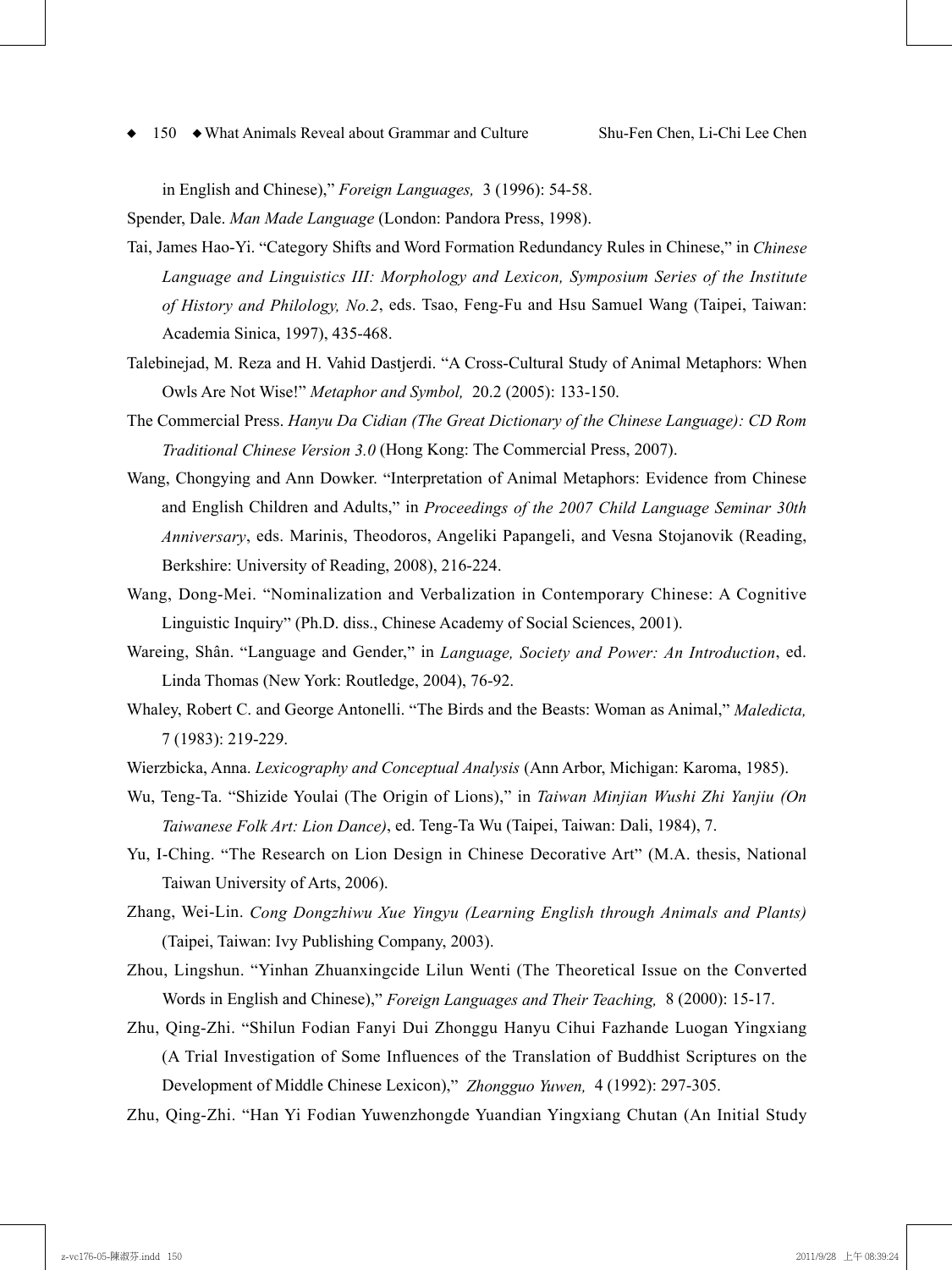on the Influence of Original Scriptures on the Language of the Chinese Translated Buddhist Scriptures)," *Zhongguo Yuwen,* 5 (1993): 379-385.